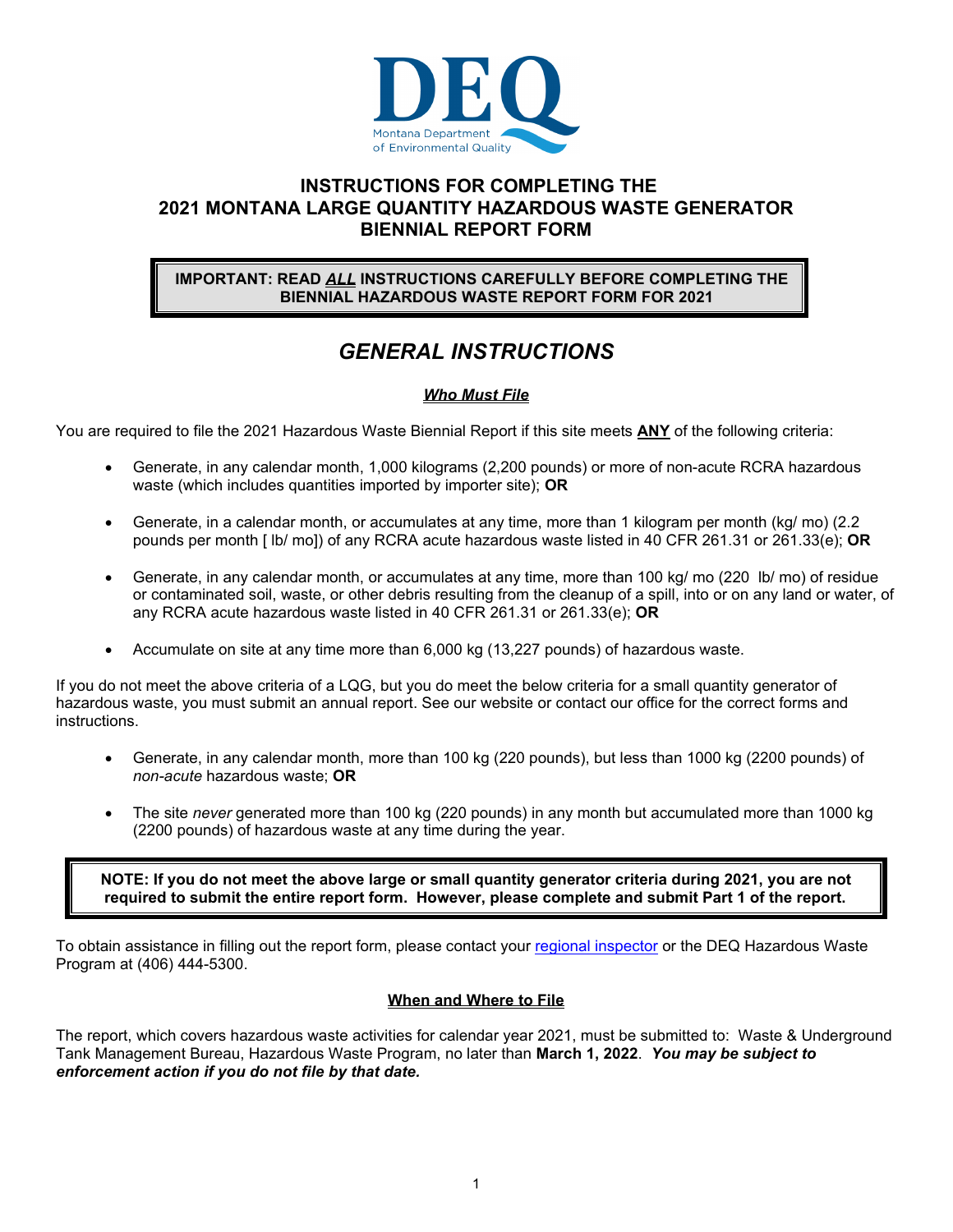*Submit completed reports to:*  **Waste & Underground Tank Management Bureau Hazardous Waste Program P.O. Box 200901 – mail 1520 East Sixth Ave – FedEx/UPS Helena, MT 59620-0901 email: DEQHazWaste@mt.gov**

### **What Must Be Reported**

Administrative Rules of Montana (ARM) §17.53.603 requires any hazardous waste generated during calendar year 2021 (that was required to be accompanied by a completed Uniform Hazardous Waste Manifest, or equivalent documentation) be reported in the 2021 report. Additionally, any generator who treats, stores, or disposes of hazardous waste **on-site** must submit an annual report covering those wastes.

You need **not** report any wastes that are not regulated as hazardous under the Montana hazardous waste regulations, **even if manifested** (e.g., PCBs, asbestos, etc.)

Only wastes or portions of waste shipments that are regulated as either *characteristic* or *listed hazardous wastes* must be reported. The characteristic and listed wastes are identified in **Subparts C & D of 40 CFR Part 261.** They may be accessed at this website:

U.S. EPA Laws & Regulations, Title 40, Chapter I - Environmental Protection Agency, Subchapter I – Solid Waste, Part 261: eCFR :: 40 CFR Part 261 -- Identification and Listing of Hazardous Waste

#### **Subpart C:**

(*Dxxx codes*) **§ 261.24** – Toxicity Characteristic (i.e., ignitability, corrosivity, reactivity, and toxicity).

#### **Subpart D:**

- (*Fxxx codes*) **§ 261.31** Hazardous wastes from non-specific sources.
- (*Kxxx codes*) **§ 261.32**  Hazardous wastes from specific sources.
- (*Pxxx and Uxxx codes*) **§ 261.33**  Discarded commercial chemical products, off-specification species, container residues, and spill residues thereof.

## *Please enter missing information and/or corrections in the SHADED areas of the form.*

## **PART ONE – Generator Information**

## *I. REASON FOR SUBMITTAL*

The box for the Component of the Hazardous Waste Report is already checked. Read the statement below this and if the statement applies, please check this box.

If you would like to change any information that has been pre-populated on this form, check the box by Provide Subsequent Notification (to update site information).

**2021 REGISTERED STATUS** - This is your current registration status during 2021. If you wish to change your status, please indicate new status in the comments section.

#### *II. EPA ID # / DEQ AREA*

Verify your business' **12**-character U.S. EPA identification (EPA ID) number. DEQ Area: For assistance, please contact your regional inspector:

| <b>REGION</b> | <b>INSPECTOR</b>   | <b>CONTACT</b>                         |
|---------------|--------------------|----------------------------------------|
| Area          | Jennifer Strause   | (406) 431-3148 Jennifer.Strause@mt.gov |
| Area 2        | Denise Kirkpatrick | $(406)$ 444-3983 DKirkpatrick@mt.gov   |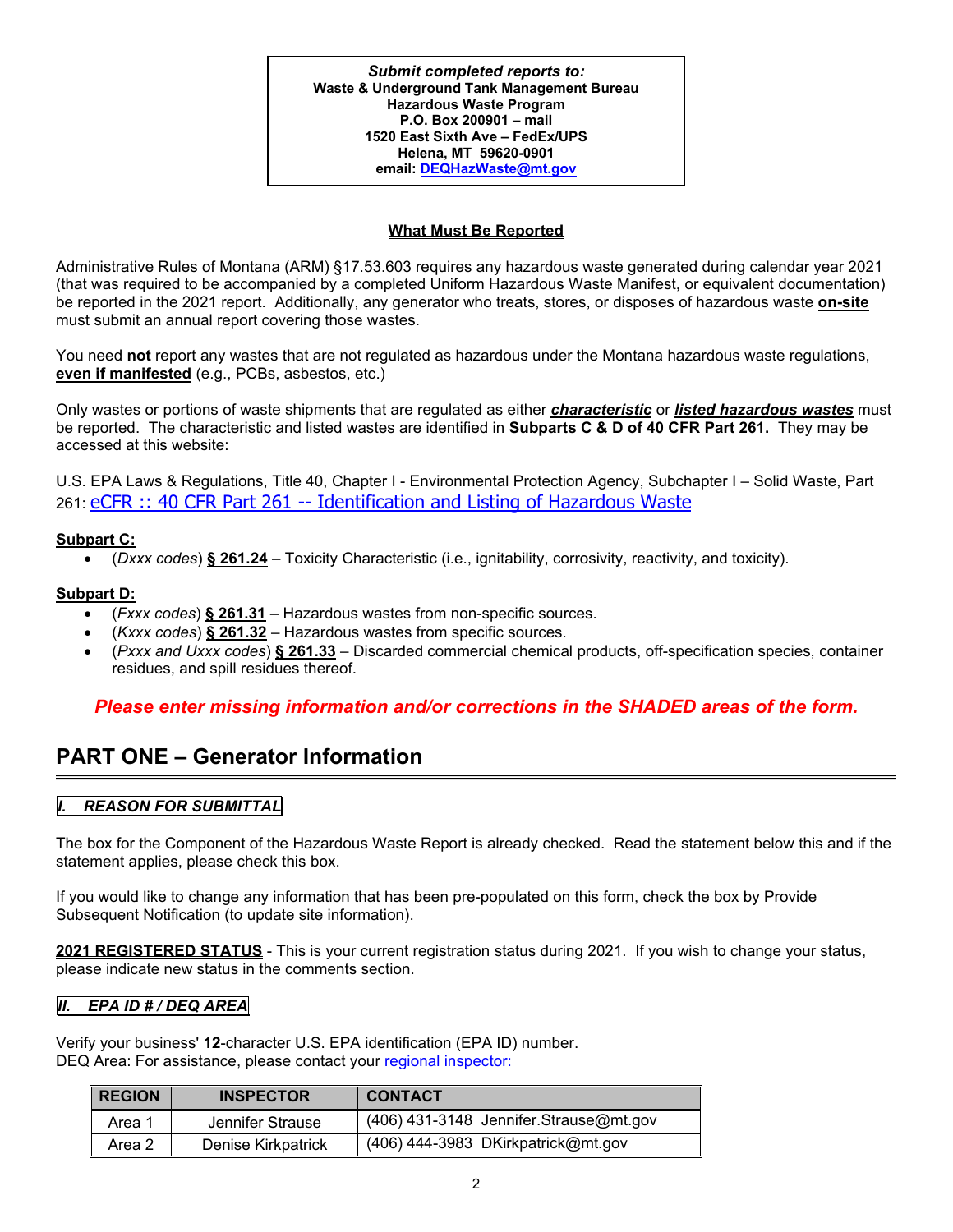## *III. SITE NAME*

Verify the name of your business. Indicate any changes in the gray box to the right.

## *IV. CURRENT REGULATED WASTE ACTIVITIES*

Please check all the boxes that apply for the types of regulated waste activities at your site as of the end of the 2021 reporting year

**LQG (LARGE QUANTITY GENERATOR) - If ANY** of the following criteria was met during 2021 then the site was a Large

Quantity Generator (LQG):

- The site generated more than 1000 kg (2200 lb) of hazardous waste in any calendar month; **OR**
- The site generated in any calendar month, or accumulated at any time, 1 kg (2.2 lb) or more of acute hazardous waste; **OR**
- The site generated or accumulated at any time more than 100 kg (220 lb) of spill cleanup materials contaminated with acute hazardous waste; **OR**
- The site accumulated at any time more than 6,000 kg (13,227 lb) of hazardous waste.

**SQG (SMALL QUANTITY GENERATOR) -** If **ANY** of the following criteria was met during 2021 then the site was a Small Quantity Generator (SQG):

- The site generated more than 100 kg (220 lb), but no more than 1000 kg (2200 lb) of non-acute hazardous waste, in *any* single calendar month; **OR**
- The site *never* generated more than 100 kg (220 lb) in any month but *accumulated* more than 1000 kg (2200 lb) of non-acute hazardous waste at any time during the year.

**CESQG (CONDITIONALLY EXEMPT SMALL QUANTITY GENERATOR)1 -** A site is a conditionally exempt generator if, within **EACH** calendar month:

- The site generated no more than 100 kg (220 lb) of hazardous waste, **or** no more than 1 kg (2.2 lb) of acute hazardous waste, **or** no more than 100 kg (220 lb) of material from the cleanup of a spillage of acutely hazardous wastes; **OR**
- The site accumulated no more than 1,000 kg (2200 lb) of hazardous waste, **or** no more than 1 kg (2.2 lb) of acute hazardous waste, **or** no more than 100 kg (220 lb) of material from the cleanup of a spillage of acutely hazardous wastes.

**SHORT TERM/ONE-TIME** - The activity at the site was a one-time or short-term, non-recurring, temporary event. Example: Spill Cleanup.

**NON-HANDLER -** Did not generate hazardous waste in any quantity during 2021 but wish to remain active at their current 2021 Registered Status.

**OUT OF BUSINESS -** Did not generate hazardous waste in any quantity during 2021, *because* the establishment was closed for business *prior to January 1, 2021*.

**IMPORTER OF HW (HAZARDOUS WASTE) –** You import hazardous waste from a foreign country into the United States.

**MIXED WASTE GENERATOR –** You generate mixed waste (waste that is both hazardous and radioactive).

**HW TRANSPORTER –** You transport hazardous waste within the United States.

**TRANSFER FACILITY –** You are a hazardous waste transfer facility if you hold manifested waste for a period of ten (10) days or less while the waste is in transit.

**TREATER, STORER, OR DISPOSER OF HW –** You treat, store, or dispose of hazardous waste. *Note: A "Part B" Permit is required for this activity – please contact the Hazardous Waste Program for more information.*

Revised 12/15/2021 <sup>1</sup> The Conditionally Exempt Small Quantity Generator (CESQG) category will soon be renamed Very Small Quantity Generator (VSQG) upon the implementation of updated Montana hazardous waste regulations, which are coming in 2022.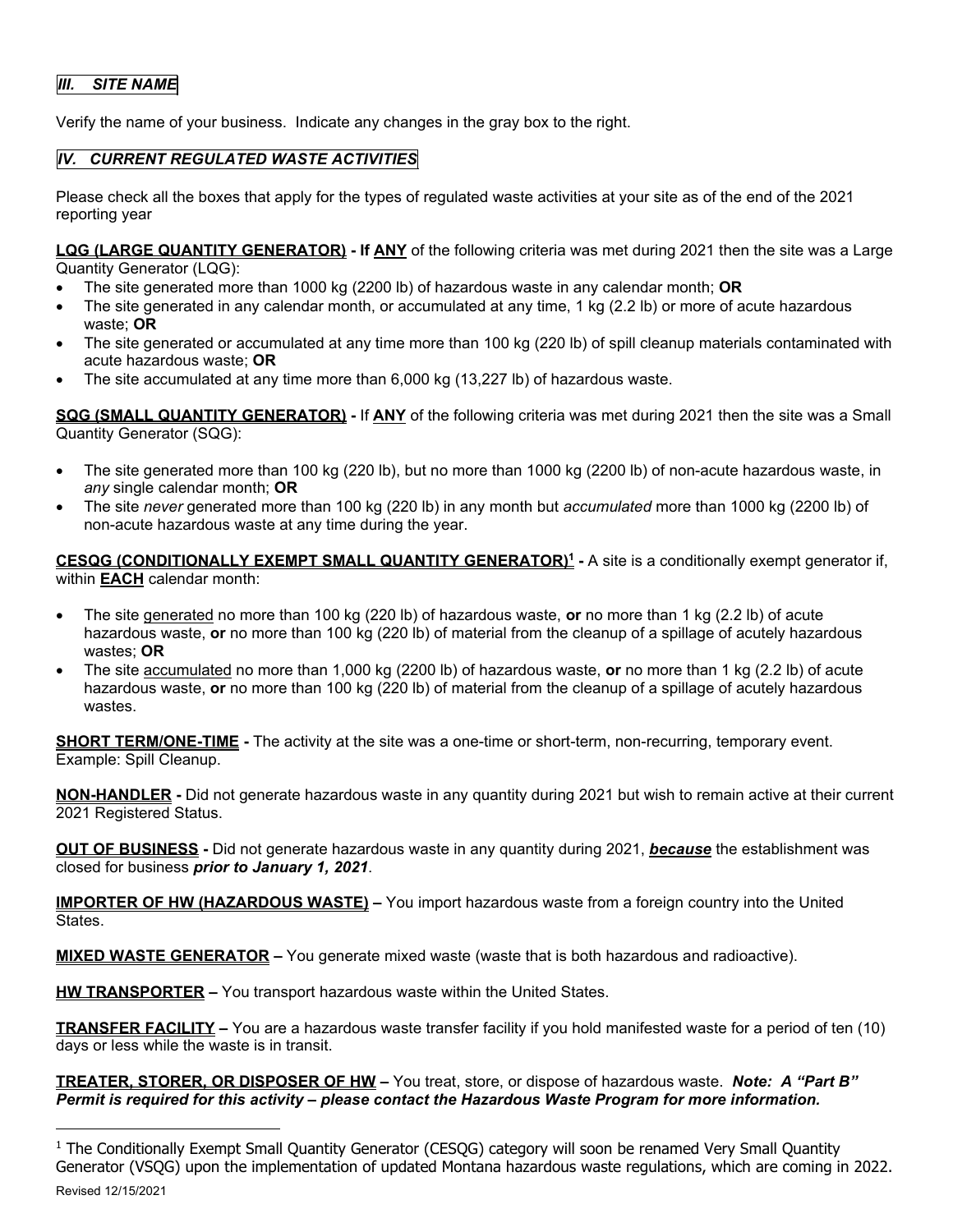**RECYCLER OF HW –** You recycle regulated hazardous waste (recyclable materials).

**SMALL QUANTITY ON-SITE BURNER EXEMPTION –** You burn small quantities of hazardous waste in an on-site boiler or industrial furnace and comply with all applicable regulations (e.g., Clean Air Act, etc.).

**SMELTING, MELTING, AND REFINING FURNACE EXEMPTION –** You process hazardous wastes in a smelting, melting, or refining furnace solely for metals recovery or to recover economically significant amounts of precious metals or you process hazardous wastes in a lead recover furnace to recover lead and comply with all applicable regulations (e.g., Clean Air Act, etc.).

**UNDERGROUND INJECTION CONTROL –** You generate, treat, store, or dispose of hazardous waste and place the waste into an underground injection well located at your site.

**RECEIVES HW FROM OFF-SITE –** You receive hazardous waste from another site, whether this was a commercial transaction or waste received from a restricted group of off-site generators.

**LARGE QUANTITY HANDLER OF UNIVERSAL WASTE (UW) –** You accumulate a total of 5,000 kg or more of universal wastes (batteries, pesticides, mercury-containing equipment, or lamps – calculated collectively) at any time. Check which types of waste are managed at your site.

**DESTNATION FACILITY FOR UNIVERSAL WASTE –** You treat, dispose, or recycle universal wastes on-site. A permit is required if you treat or dispose of universal wastes; a permit may be required if you recycle universal wastes. Please contact the Hazardous Waste Program for more information.

**USED OIL (UO) TRANSPORTER –** You transport used oil within the United States.

**UO TRANSFER FACILITY –** You own or operate a used oil transfer facility.

**UO PROCESSOR –** You process used oil.

**UO RE-REFINER –** You produce lubricating oils and greases, industrial fuel, asphalt extender, gasoline, and other products from on- or off-specification used oil.

**OFF-SPECIFICATION UO BURNER –** You burn off-specification used oil fuel.

**MARKETER WHO DIRECTS SHIPMENT OF OFF-SPECIFICATION UO TO OFF-SPECIFICATION UO BURNERS –**  You are a marketer who directs shipment of off-specification used oil to off-specification used oil burners.

**MARKETER WHO FIRST CLAIMS THE USED OIL MEETS THE SPECIFICATION –** You are the first to demonstrate that the used oil meets the used oil specification.

## *V. LAND TYPE*

Check only one box that best describes the land type of your site. If your site could be described as Municipal and another type such as County, District, or Tribal do not check Municipal but the other appropriate type.

## *VI. NAICS*

Verify the North American Industry Classification System (NAICS) code(s) or enter the code(s) that best describes your site's primary and other business production processes for your products or services. For a listing of NAICS codes see the NAICS website is: https://www.census.gov/naics/. *Check the website to be sure you list the latest version of the NAICS codes.*

#### *VII. SITE LOCATION ADDRESS*

Verify the address, city, state, and zip code for the physical location of your site. *Do not use a post office box or mailing address.*

#### *VIII. SITE MAILING ADDRESS*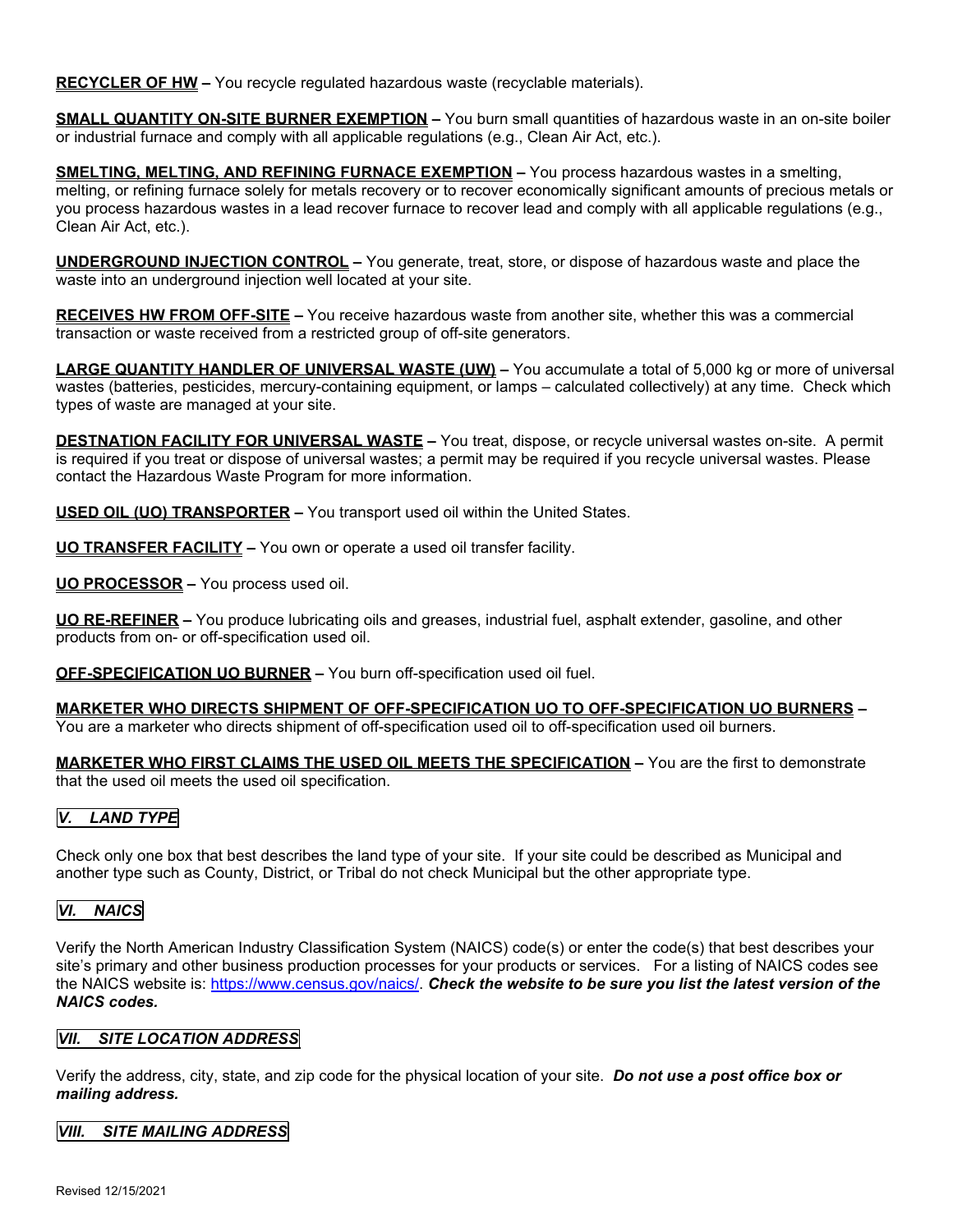Verify the mailing address, city, state, and zip code for your site.

#### *IX. SITE CONTACT & ALTERNATE CONTACT PERSONS*

Verify the name, title, telephone, extension, mailing address (address, city, state, zip code), facsimile number, and email address for the individual (site Contact Person) who should be contacted regarding the information submitted in the EPA Form 8700-12, RCRA Subtitle C Site Identification Form. **If the person completing the Hazardous Waste Report is not the primary site RCRA hazardous waste contact, enter their name in the Comments section (item XII)**.

Verify the name, title, telephone number, extension, and email address of an Alternate Contact we can contact if the Contact Person is not available.

#### *X. SITE LEGAL OWNER*

Verify or provide all the site's legal owner(s) name, type, mailing address (address city, state, zip code), telephone number, and date (MM/DD/YYYY) they become the owner. **Owner** is the person who owns the site or part of the site including **building(s) and/or land***.* Please identify by owner type, i.e., site, land, building. A person is defined as an individual, trust, firm, joint stock company, Federal Agency, corporation (including a government corporation), partnership, association, State, municipality, commission, political subdivision of a State, or any interstate body. **List any additional owner(s) in the Comments section (item XII).**

#### *XI. OPERATOR*

Verify or provide all the site's operator(s) name, type, and date (MM/DD/YYYY) they became the operator. The operator is the person responsible for the overall operation of your site. *This is the legal entity which controls the site operation rather than the plant or site manager*. This is usually a company or business name but could be an individual. See definition of Person under X. Site Legal Owner. **List any additional operators in the Comments section (item XII).**

#### *XII. COMMENTS*

Use this Comments section to provide additional information for Items I-XI. **Reference the item number with each comment.**

#### *XIII. CERTIFICATION*

- 1. Type or print the name and title of the owner or operator of the facility or an authorized representative and date signed.
- 2. Signature:
	- a. Electronic Submittal: Insert an electronic signature or type the name
	- b. Hard Copy by Mail or Delivery: Print the report and sign.

## **PART TWO – Waste Identification**

In general, **each** generated RCRA hazardous waste that is used to determine the site's generator status should be reported in Part Two.

See Appendix A for examples of waste to be reported and materials and waste not to be reported.

Refer to Appendix B, Excluded Wastes, for a partial list of excluded or exempted materials and wastes.

Refer to Appendix C, Special Instructions for reporting lab packs, asbestos, PCBs, waste oils, groundwater contaminated by hazardous waste, RCRA-radioactive mixed wastes, and laboratory clean-out wastes.

For further information, please see the EPA document Biennial Report: Reportable and Non-Reportable Wastes located at: https://www.epa.gov/sites/default/files/2021- 05/documents/excerpt\_biennial\_report\_rcra\_subtitlec\_forms\_and\_instruction\_5\_12\_2021.pdf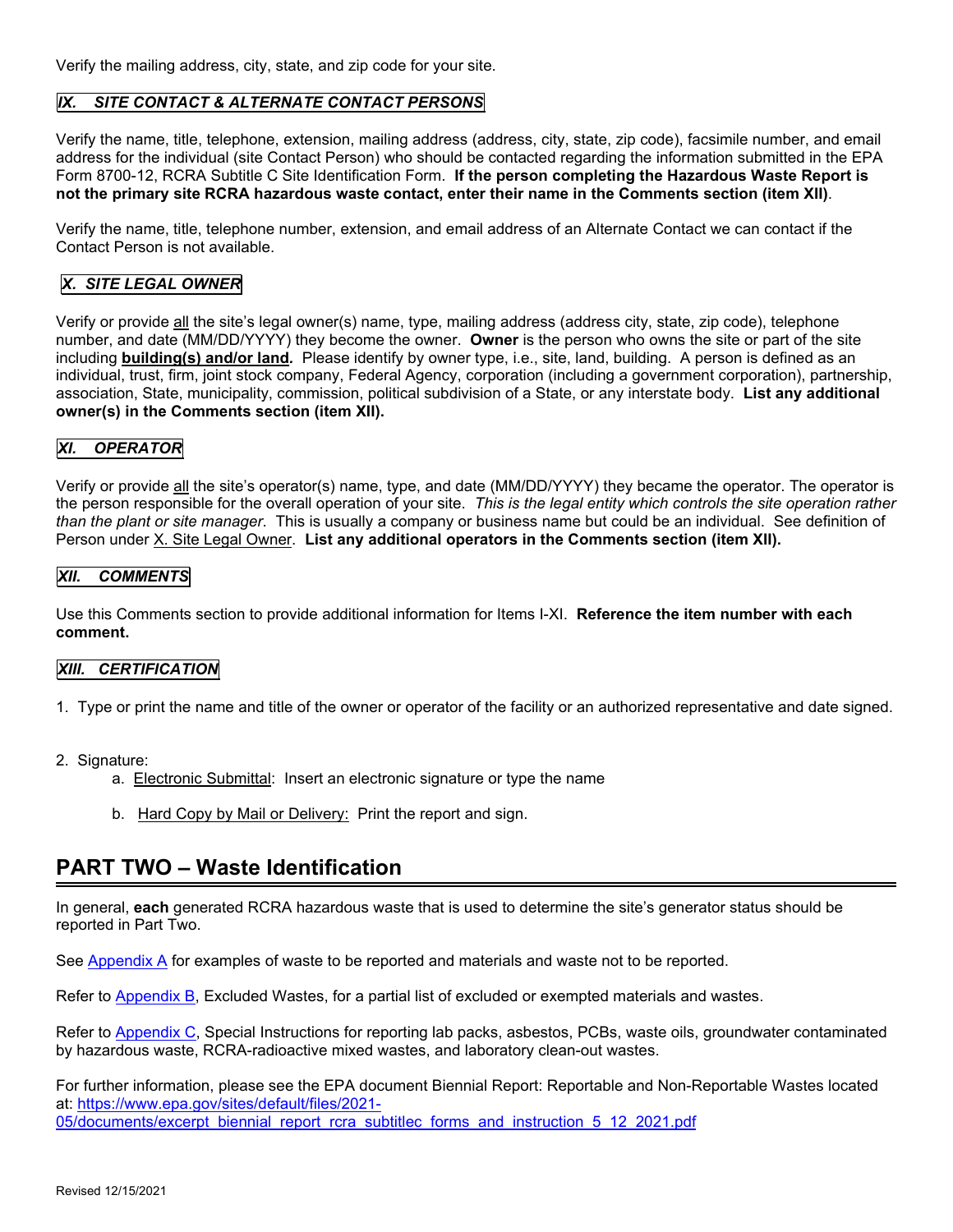Complete Part Two if the site generated hazardous waste that was accumulated on-site, managed on-site in a treatment, storage, or disposal unit, shipped off-site for management, and/or imported from a foreign country.

A single copy of Part Two is included. Make as many copies as needed to complete your Hazardous Waste Report and submit the completed Page(s) with the original report form.

Additional Montana 2021 Instructions and Biennial Large Quantity Hazardous Waste Generator Report Forms can be downloaded from the DEQ Hazardous Waste Program forms website: https://deq.mt.gov/twr/assistance

#### **Documents Helpful in Filling out the Form**

- Hazardous waste manifests
- Hazardous waste report forms submitted in previous years
- Records of quantities of hazardous waste generated or accumulated on-site
- Results of laboratory analyses of your waste
- Contracts or agreements with off-site facilities managing your wastes
- Copies of permits for on-site waste management systems

**Note:** If a waste was generated and shipped out-of-country, *DO NOT* include it in Part Two. Complete the Annual Hazardous Waste (HW) Report for Exports of HW to a Foreign Country per 40 CFR 262.56. A sample report template with information is on the HW Program's website at https://deq.mt.gov/twr/assistance

#### **Line #:**

A separate line entry is required for each different waste or waste mixture that was shipped to a facility identified in Column J (Receiving Facility).

Enter consecutive line numbers for each different reportable waste or waste mixture.

#### **Column A – Is this Remediation Waste?**

Check the box in this column if the waste stream being reported is a remediation waste (hazardous waste, debris, and media, including ground water, surface water, soils, and sediments that are managed for implementing cleanup or as a result of final closure of the entire facility).

#### **Column B – Description of Waste**

Supply the name or description of the waste (general type, source, type of hazard, and generic chemical name or primary hazardous waste constituents – example: Ignitable spent solvent from degreasing operation in tool production; mixture of mineral spirits and kerosene). Typically, this information is obtained from the hazardous waste shipping documents. Hazardous waste descriptions can also be found in Subparts C & D of 40 CFR Part 261.

#### **Column C – EPA Hazardous Waste Codes**

The EPA hazardous waste code is a four-unit code made up of a single alphabetic prefix (D, F, K, P, U) followed by a three-digit number. That number may be found on hazardous waste shipping documents or in Subparts C & D of 40 CFR Part 261. If more space is needed to record waste codes, list additional codes in the Comments section below and reference the appropriate line number. See Appendix D for the list of EPA hazardous waste codes.

#### **Column D – Source Code and Management Method Code for Source Code G25**

Enter the Source Code that best describes how the hazardous waste reported in Column B originated. Only enter the Source Code for the hazardous waste portion of the waste.

Please review your previous cycle's source and management method codes to see if they still apply. If applicable, use those same codes for consistency.

If reporting Source Code G25 (Appendix E), also enter a Management Method Code (Appendix G), except Code H141.

If entering Source Code G61 (Appendix E), the generation amount must be zero (0).

See Appendix E for a list of Source Codes and Appendix G for a list of Management Method Codes.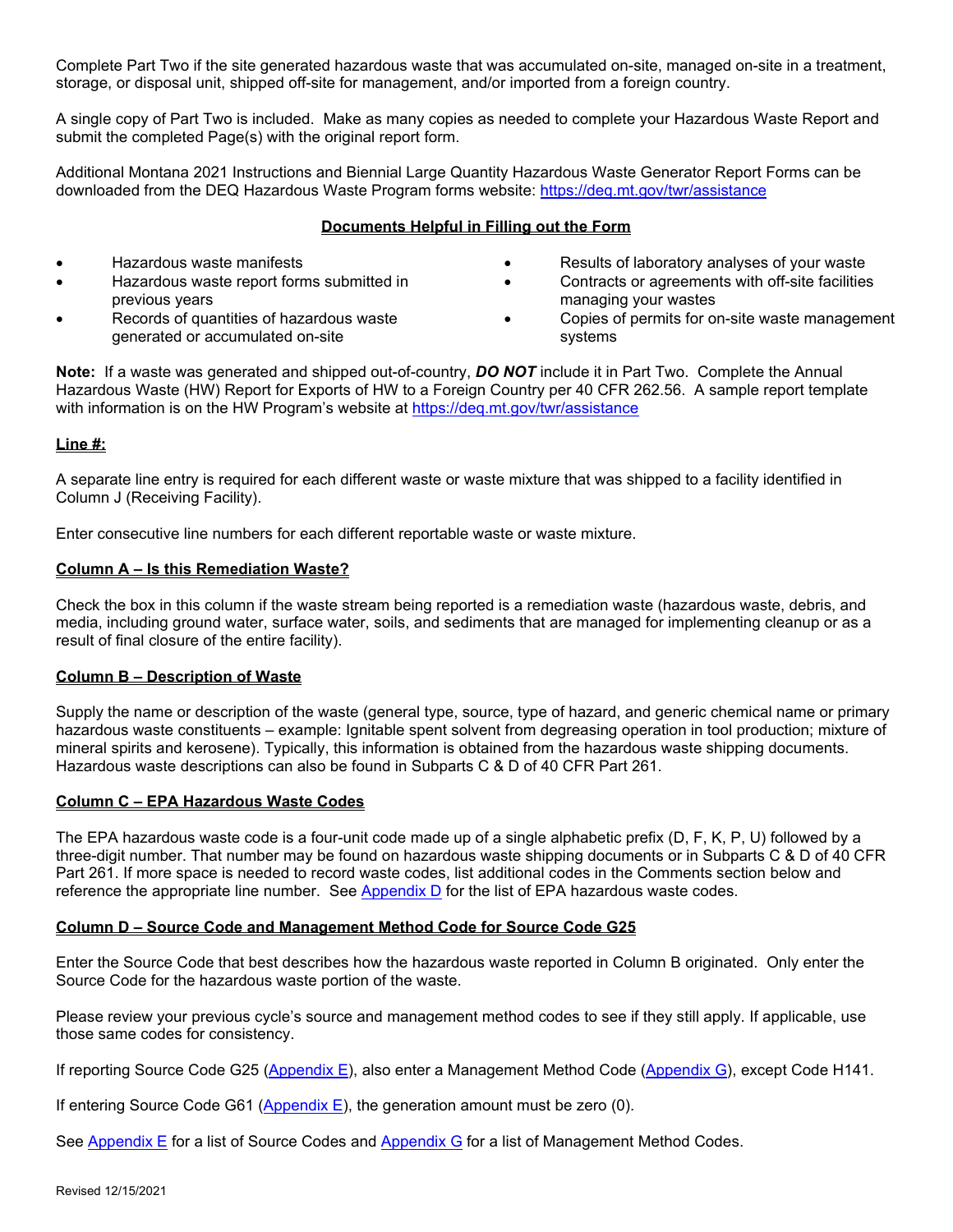#### **Column E – Form Code**

Enter the Form Code that best corresponds to the physical form or chemical composition of the hazardous waste reported in Column A.

Please review your previous cycle's form codes to see if they still apply. If applicable, use those same codes for consistency.

See Appendix F for a list of Form Codes.

#### **Column F – Quantity Generated**

Enter the total amount of waste or waste mixture generated, as described in Column B.

*If you generate the same waste stream several times during the year and do not ship it, the waste stream should be a one line entry with the total quantity generated for all of 2021 and enter '0' in Column L (Quantity Shipped).* 

*If you generate the same waste stream several times during the year and ship some or all of it, see instructions for Column L (Quantity Shipped).* 

#### **Column G – Unit of Measure/Density**

Enter the unit of measure code for the quantity of waste described in Column B. Units of measure, which must be used in this report, are:

- Pounds (lb)
- $\bullet$  Tons (i.e., short tons, T equal to 2,000 lb)
- Cubic yards (yd3 must include an accurate density)
- Gallons (gal must include an accurate density)

Acceptable units of density are:

- lb/gal
- Specific gravity, referenced to the density of water at 4°C (39°F); if another reference density is used, please note such in the Comments section below.
- If density units are different than listed above, please note such in the Comments section below (i.e., grams per milliliter, g/ml, etc.)

#### **Column H – Waste Minimization Code**

Select the code (listed below) that best corresponds to the waste minimization, recycling, or pollution prevention efforts implemented for each waste stream reported in Column B.

| <b>WASTE MINIMIZATION EFFORT</b>                                    | <b>CODE</b>  |
|---------------------------------------------------------------------|--------------|
| Continued to reduced quantity and/or toxicity of waste              | A            |
| Continued to recycle waste                                          | B            |
| Implemented new efforts to reduce quantity and/or toxicity of waste | <sup>C</sup> |
| Implemented new efforts to recycle waste                            | D            |
| Efforts are economically or technically impracticable               | N            |
| No waste minimization efforts implemented.                          | x            |

#### **Column I – On-Site Process**

If waste was generated and treated, disposed, and/or recycled on-site, enter the Management Method Code (Appendix G) to classify the process that best identifies the final substantive purpose/operation the facility performed on-site. Enter the quantity in the same unit of measure reported in Column G.

Space is provided for a second on-site process. Use only when:

- A waste is managed in one process for a part of a year and in another process for the rest of the year; or
- A waste is managed by two different processes at the same time.

If more than two on-site processes are used to treat, dispose, and/or recycle hazardous waste, use another line to report the remaining on-site processes.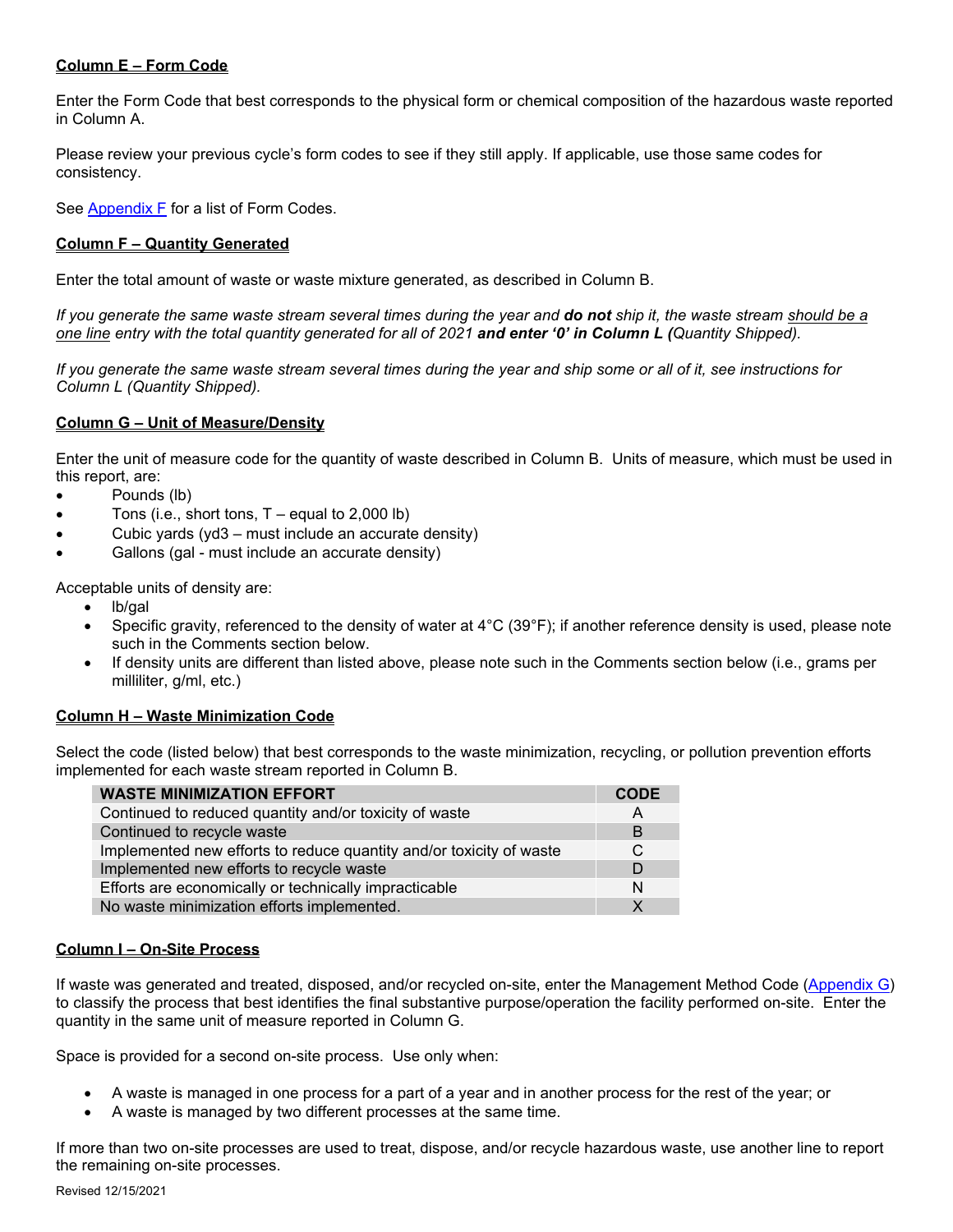#### **Do not use Column I On-Site Process to report the following:**

- The on-site management of the treatment residual generated by the first management method (on-site management of treatment residuals should be reported on a separate line); or
- To report treatment in a series of process units [refers to a single type of treatment (e.g., tank, distillation column, surface impoundment) in which hazardous waste is treated, disposed, or recycled]. *Report only process systems, not process units*.

See Appendix G for a list of Management Method Codes.

#### **Column J – Receiving Facility**

Do not report waste shipped via transfer facility or shipments of de-characterized wastes.

Space is provided to report shipments of the waste to three different off-site facilities. Enter the 12-digit EPA Identification Number of each receiving facility. If hazardous waste was shipped to a foreign country, do not record in Part Two; complete the Annual Hazardous Waste (HW) Report for Exports of HW to a Foreign Country report , which can be found under *Hazardous Waste Forms* on the DEQ website https://deq.mt.gov/twr/assistance, and submit a copy with this report.

#### **Column K – Off-Site Management Method Code**

Enter the Management Method Code (Appendix G) that best describes the way in which the waste was managed *at all the initial receiving facilities*.

Please review your previous cycle's management method codes to see if they still apply. If applicable, use those same codes for consistency.

See Appendix G for a list of Management Method Codes.

#### **Column L – Quantity Shipped**

Enter the total quantity of waste shipped **off-site** to each receiving facility (identified in Column J) during 2021. Report in the same unit of measure as stated in Column G. (These shipment quantities should equal the total quantity recorded on the hazardous waste shipping documents).

#### *Multiple Shipments to Same Receiving Facility by Same First Transporter*

*If you had several shipments of the same hazardous waste stream during the year and the waste was sent to the same receiving facility by the same first transporter (listed as Transporter 1 on the shipping documents), do not report them separately, but as a one-line entry with the total quantity generated and shipped for all of 2021.* 

#### *Multiple Shipments to Same Receiving Facility by Multiple First Transporters*

*If you had several shipments of the same hazardous waste stream during the year and the waste was sent to the same receiving facility by multiple first transporters (listed as Transporter 1 on the shipping documents), do not report them separately, but as a one-line entry with the total quantity generated and shipped for all of 2021 and breakdown the amount transported by each Transporter 1 in the Comments section below.* 

#### *Multiple Shipments to Multiple Receiving Facilities*

*If you had several shipments of the same hazardous waste stream during the year and the waste was sent to multiple receiving facilities, on one line enter the total quantity generated for all of 2021 in Column F and breakdown the quantity shipped to each receiving facility noted in Column J.* 

#### **Comments section:**

This space may be used to explain, clarify, or continue any entry. If used, reference the appropriate line number. If additional space is required for comments, use a separate sheet of paper and place the generator's name and EPA ID number at the top of the page.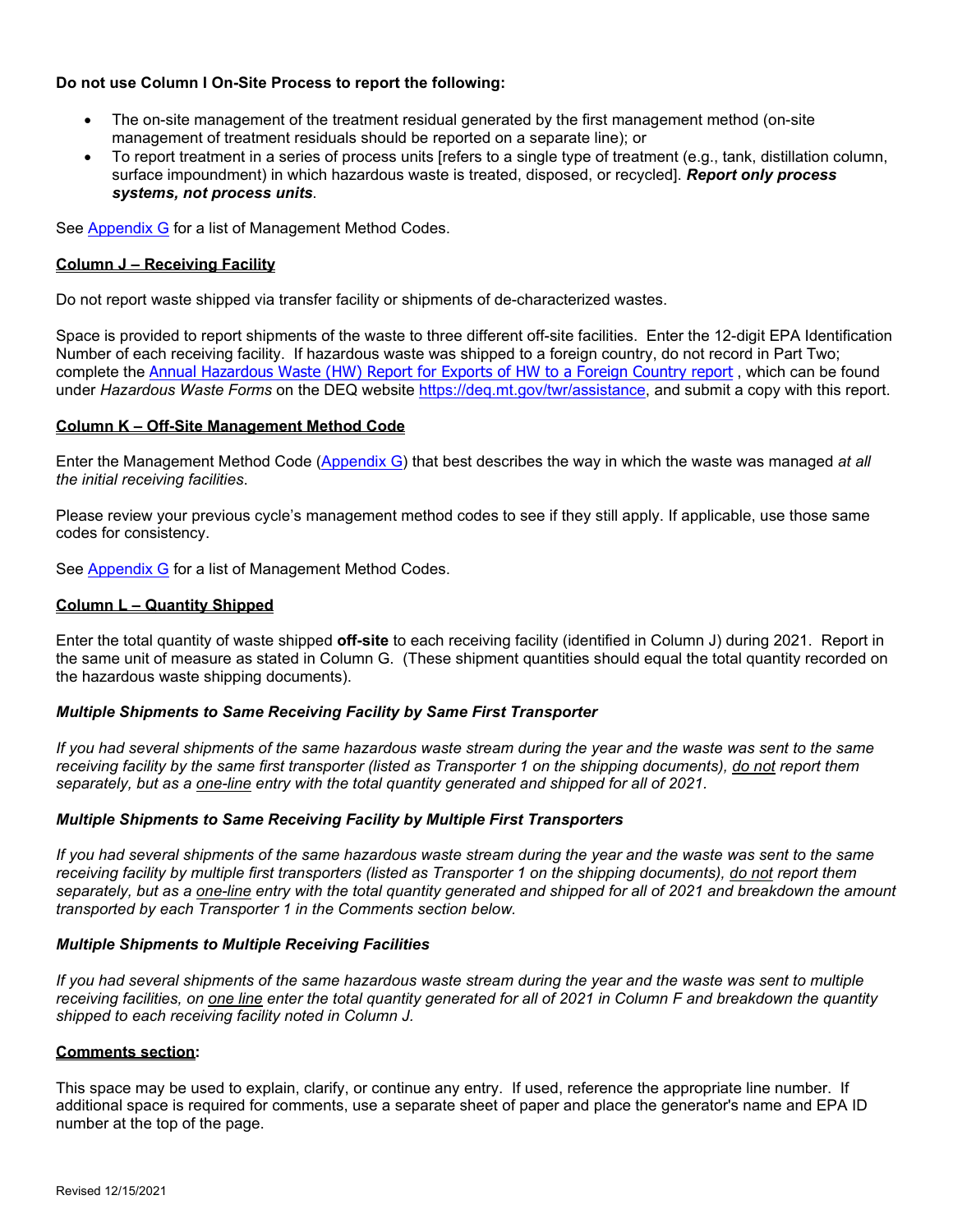## **PART THREE – Waste Received from Off-Site**

Part Three identifies hazardous wastes that were received from other hazardous waste sites and the method(s) used to manage them.

Hazardous wastes from the same off-site handler may be aggregated if a single Form Code (Appendix F) describes the physical form or chemical composition of the waste, and all of the waste is managed in a single process system [i.e., same Management Method Code (Appendix G)].

#### **Line #:**

A separate line entry is required for each different waste received.

A single copy of Part Three is included. Make as many copies of Part Three as needed to complete your Hazardous Waste Report and submit the completed page(s) with the original report form.

Additional Montana 2021 Instructions and Biennial Large Quantity Hazardous Waste Generator Report Forms can be located on the DEQ, Hazardous Waste Program, Forms, Reporting website at: https://deq.mt.gov/twr/assistance

Enter a consecutive Line number starting with 1 for each different waste or waste mixture.

#### **Column A – Description of Waste**

Supply the name or description of the waste (general type, source, type of hazard, and generic chemical name or primary hazardous waste constituents – example: Ignitable spent solvent from degreasing operation in tool production; mixture of mineral spirits and kerosene). Typically, this information is obtained from the hazardous waste shipping documents. This information is also found in Subparts C & D of 40 CFR Part 261.

#### **Column B – EPA Hazardous Waste Codes**

The EPA Hazardous Waste Code is a four-unit code made up of a single alphabetic prefix (D, F, K, P, U) followed by a three-digit number. This number may be found on hazardous waste shipping documents or in Subparts C & D of 40 CFR Part 261. If more space is needed to record waste codes, list additional codes in the Comments section below and reference the appropriate line number. See Appendix D.

#### **Column C – Off-Site Handler EPA Identification Number**

Enter the 12-digit EPA Identification Number of the off-site handler from which the waste was received.

If the site does not have an EPA Identification Number, it may be a CESQG or foreign country. Refer to the Special Instructions, Appendix C, for instructions on how to complete Column C for these off-site handlers.

#### **Column D – Quantity Received in 2021**

Enter the total amount of waste received in 2021, as described in Column A, that was received from the off-site handler reported in Column C.

#### **Column E – Unit of Measure/Density**

Enter the unit of measure code for the quantity of waste described in Column A. Units of measure, which must be used in this report and appropriate codes, are:

- Pounds (lb)
- Tons (i.e., short tons,  $T -$  equal to 2,000 lb)
- Cubic yards ( $yd<sup>3</sup>$  must include an accurate density)
- Gallons (gal must include an accurate density)

Acceptable units of density are:

lb/gal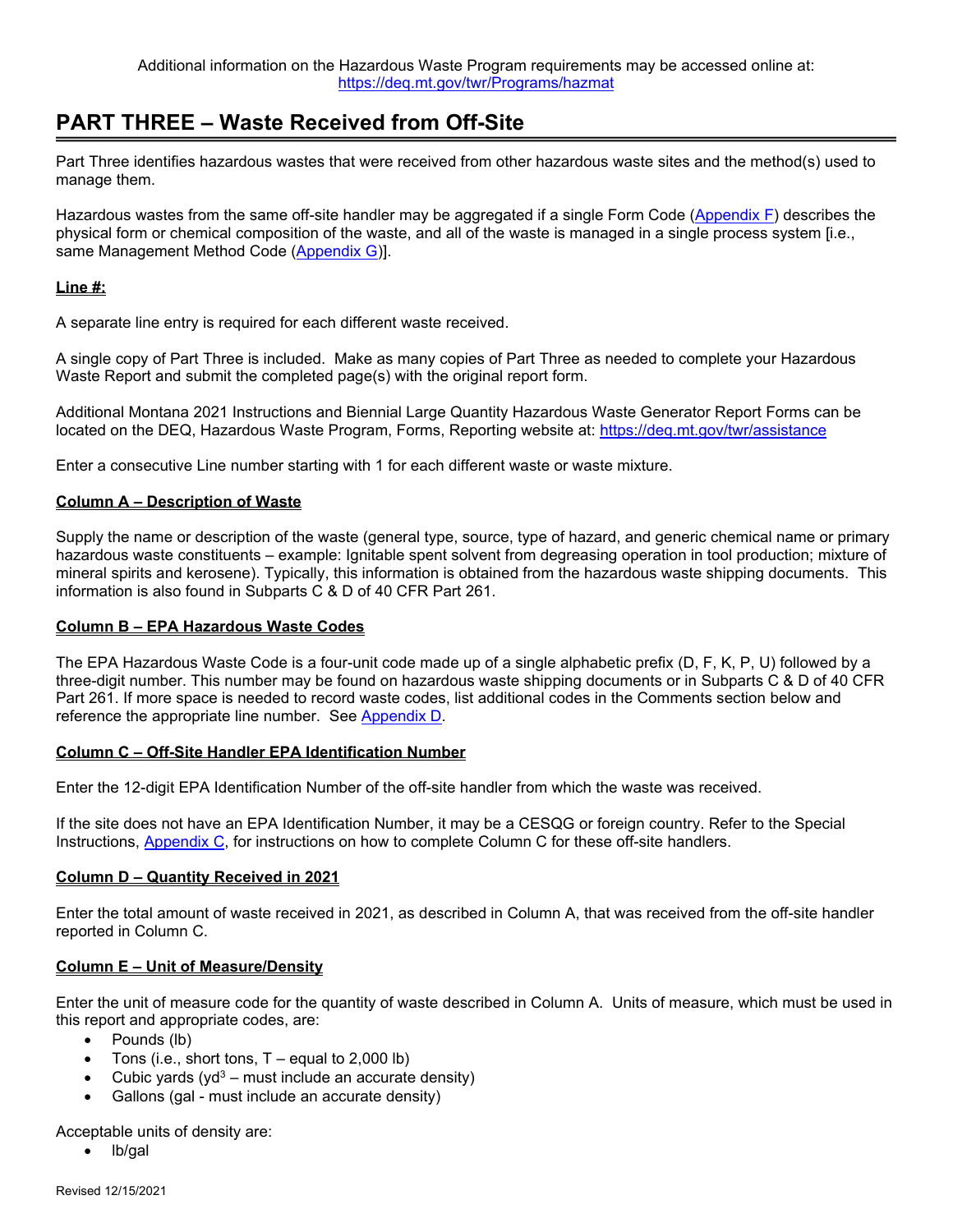- Specific gravity, referenced to the density of water at 4°C (39°F); if another reference density is used, please note such in the Comments section below.
- If density units are different than listed above, please note such in the Comments section below (i.e., grams per milliliter, g/ml, etc.)

#### **Column F – Form Code**

Enter the Form Code that best corresponds to the physical form or chemical composition of the hazardous waste reported in Column A.

See **Appendix F** for a list of Form Codes.

#### **Column G – Management Method Code**

Enter the Management Method Code that best describes the type of process system in which the waste was managed.

See **Appendix G** for a list of Management Method Codes.

#### **Comments**

Use this section as needed to explain anything contained in Part Three. If used, reference to the appropriate line number.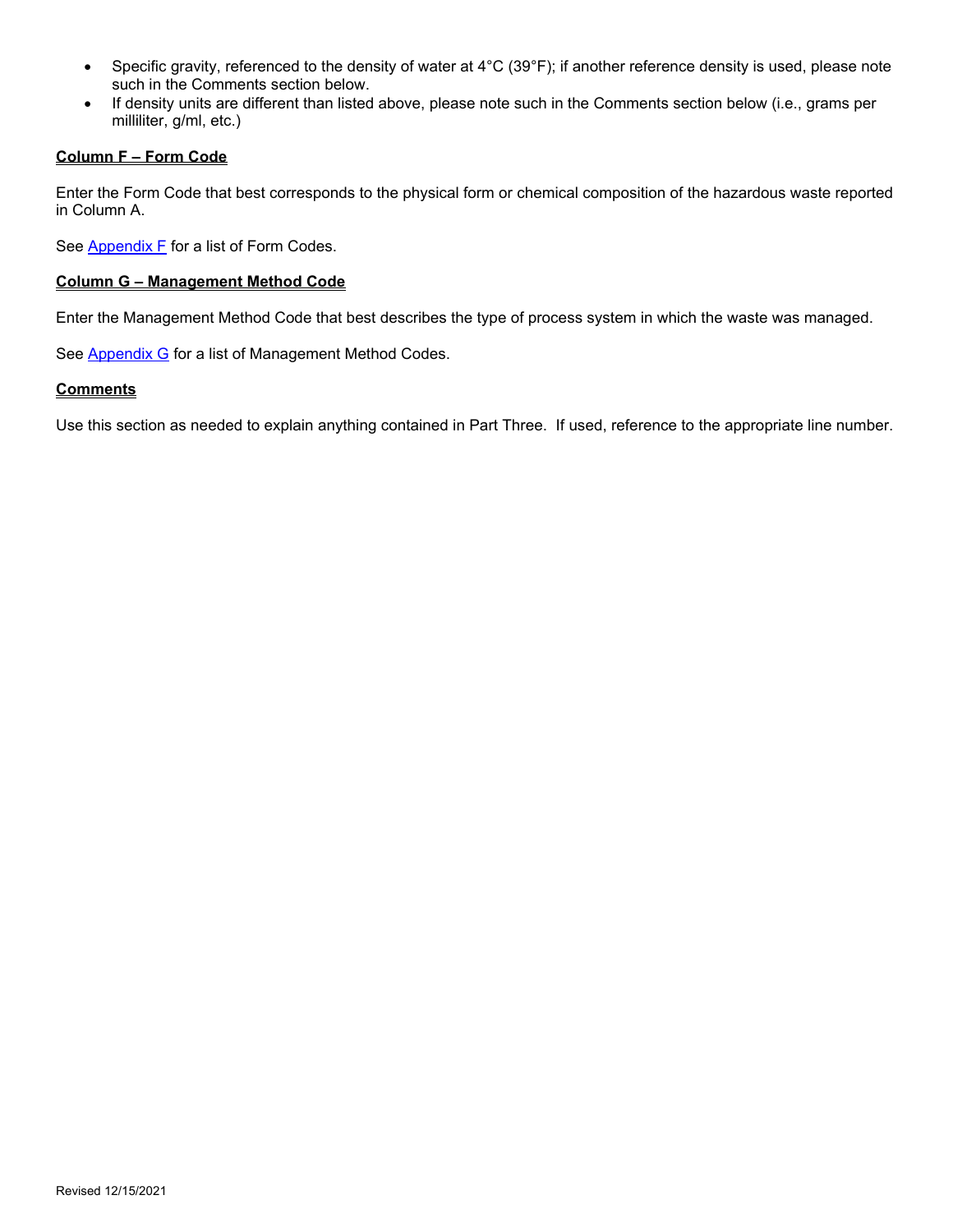# **Appendix A**

## **Reportable and Not Reportable Hazardous Wastes**

#### **Examples of Reportable Hazardous Waste:**

- Generated on-site from a production process, service activity, or routine cleanup.
- Generated from equipment decommissioning, spill cleanup, or remedial cleanup activity.
- Removed from on-site storage.
- Derived from the management of non-hazardous waste.
- Derived from the on-site treatment (including reclamation), disposal, or recycling of previously existing hazardous waste (as a residual).
- Shipped off-site, including hazardous waste that was received from off-site (reported on the Part Three form) and subsequently shipped off-site without being treated or recycled on-site.
- Radioactive (source, special nuclear, or by-product material) wastes mixed with RCRA hazardous wastes should also be reported; be sure to mark "Yes" on Part One, Mixed Waste Generator. See special instructions regarding this waste.
- Hazardous wastes regulated only by your State should be reported if required by your State.

#### **Non-Reportable Waste:**

- Materials which are excluded from being a solid waste, e.g., any mixture of domestic sewage and other wastes that passes through a sewer system to a publicly owned treatment works (unless they are stored or treated in regulated units prior to being discharged). (40 CFR 261.4(a))
- Solid wastes that are excluded from being hazardous waste, e.g., petroleum-contaminated media and debris that fail the test for the toxicity characteristic (waste codes D018 through D043 only) and are subject to the corrective action regulations under 40 CFR Part 280. (40 CFR 261.4(b)(10))
- Waste exempt from regulation because the waste has not exited the raw material storage or production unit yet. (40 CFR 261.4(c))
- Hazardous waste that has been collected as a sample(s) for the purpose of determining its characteristic or composition, as specified in 40 CFR 261.4(d).
- Sample(s) undergoing treatability studies, as specified in 261.4(e).
- Sample(s) undergoing treatability studies at the laboratory or testing facility, as specified in 40 CFR 261.4(f).
- Hazardous waste that is a specified recyclable material such as ethyl alcohol or scrap metal, as specified in 40 CFR 261.6(a)(3).
- A residue of hazardous waste in an empty container or in an inner liner removed from an empty container, as specified in 40 CFR 261.7(a)(1).
- PCB wastes regulated under the Toxic Substance Control Act, as specified in 40 CFR 261.8, unless mixed with a hazardous waste.
- Wastes managed immediately upon generation only in on-site elementary neutralization units, wastewater treatment units, or totally enclosed treatment facilities as defined in 40 CFR 260.10. Any hazardous waste residues generated from these units, however, must be reported.
- Wastes recycled, without prior storage, only in an on-site process subject to regulation under 40 CFR 261.6(c)(2). Any hazardous waste residues generated from these units, however, must be reported.
- Used oil that is recycled and is also a hazardous waste solely because it exhibits a hazardous waste characteristic and is managed under 40 CFR Part 279. (40 CFR 261.6(a)(4))
- Spent lead-acid batteries managed under the requirements of 40 CFR Part 266, Subpart G, which includes persons who reclaim spent lead-acid batteries that are recyclable materials; persons who generate, transport, or collect spent batteries; persons who regenerate spent batteries; or persons who store them (other than spent batteries that are to be regenerated). (40 CFR 261.6(a)(2)(iv)) Any hazardous wastes generated during battery reclamation, however, must be reported.
- Universal wastes managed under 40 CFR 261.9 and 40 CFR Part 273. Any hazardous waste residues generated from these units, however, must be reported.
- Hazardous wastes that were exported out of the United States to a foreign country are not exempt and must follow the requirements of 40 CFR 262.56. An Annual Report must be filed as required under 40 CFR 262.56(b)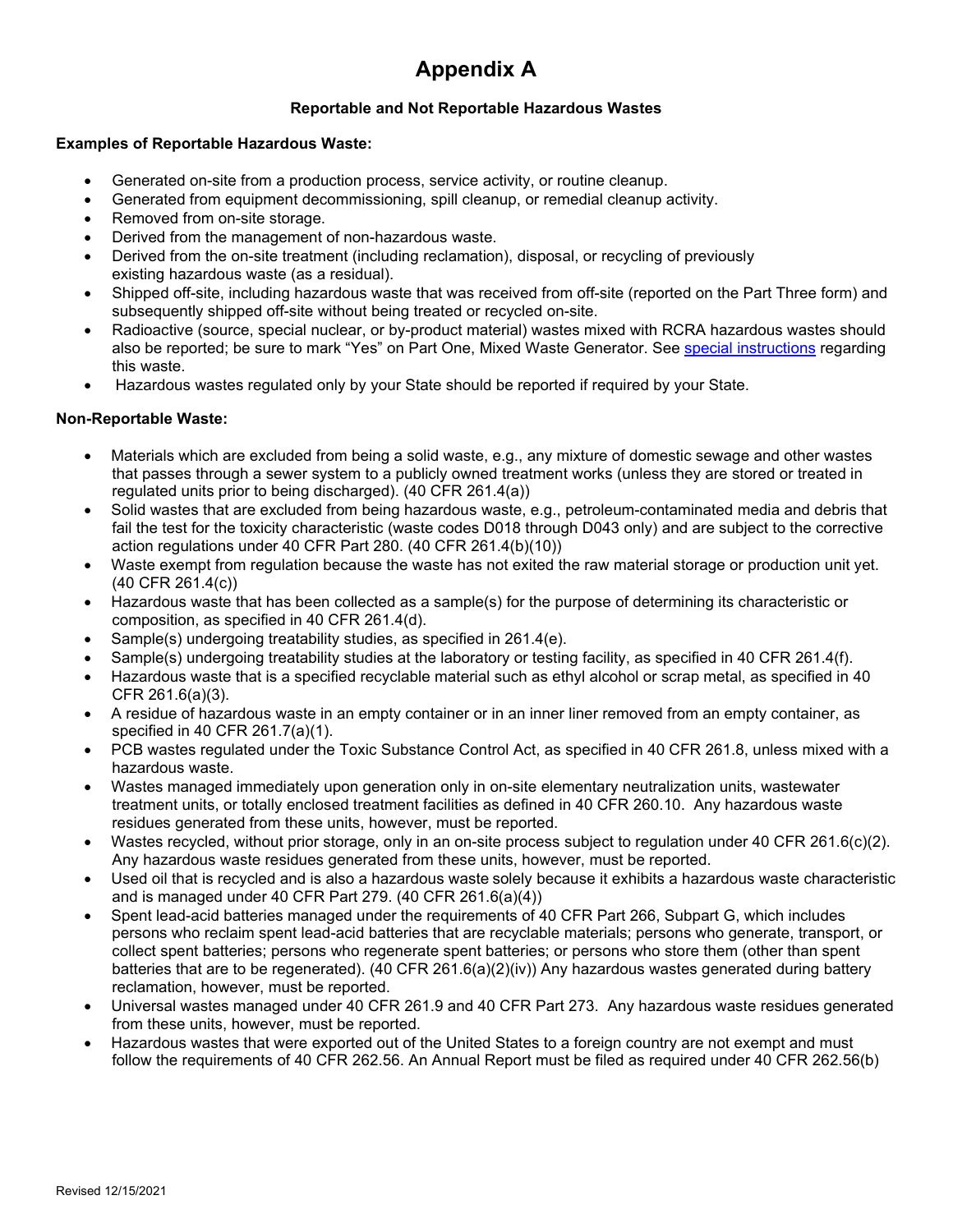## **Appendix B**

#### **Excluded Wastes**

This section presents a partial list of excluded materials and wastes. This list includes materials excluded from the definition of solid waste in 40 CFR 261.4(a) and solid wastes excluded from the definition of hazardous waste in 40 CFR 261.4(b). In addition, it also includes specific solid waste samples that are excluded from the definition of hazardous waste in 40 CFR 261.4(d)-(f). Finally, this list includes specific hazardous wastes, as described in 40 CFR 261.4(c), that are exempted from certain RCRA Subtitle C regulations.

**Agricultural Waste Fertilizer**  §261.4(b)(2)

**Analytical Samples**  §261.4(d)

**Arsenic Treated Wood and Wood Products**  §261.4(b)(9)

**Cement Kiln Dust**  §261.4(b)(8)

**Coking By-products**  §261.4(a)(10)

**Comparable/Syn gas Fuels**  §261.4(a)(16)

**Domestic Sewage**  §261.4(a)(1)

**Dredged Material that is Not Hazardous Waste**  §261.4(g)

**Drilling Fluids and Produced Waters**  §261.4(b)(5)

**Excluded Scrap Metal Being Recycled**  §261.4(a)(13)

**Exported Wastes**  §262.56

**Fossil Fuel Emission Control Waste**  §261.4(b)(4)

**Hazardous Secondary Material Generated and Reclaimed Under the Control of the Generator**  40 CFR 261.4(a)(23)

**Hazardous Secondary Material Transferred Off-Site for Reclamation (Domestically or Internationally) or Remanufacturing**  40 CFR 261.4(a)(24) 40 CFR 261.4(a)(25) 40 CFR 261.3(a)(27)

**Household Waste**  §261.4(b)(1)(i)-(ii)

**HTMR Condenser Residue**  §261.4(a)(11)

**In situ Mining Materials**  §261.4(a)(5)

**Irrigation Return Flows**  §261.4(a)(3)

**Kraft Mill Steam Stripper Condensates Combusted at the Generating Mill**  §261.4(a)(15)

**Certain Landfill Leachate**  §261.4(b)(15)

**Certain Mining and Mineral Process Wastes**  §261.4(b)(7)

**Mining Overburden**  §261.4(b)(3)

**Nuclear Material**  §261.4(a)(4)

**Oil Filters**  §261.4(b)(13)

**Petrochemical Recovered Oil Inserted into the Petroleum Refining Process**  §261.4(a)(18)

**Petroleum-contaminated Media and Debris Subject to Corrective Action under 40 CFR 280**  §261.4(b)(10)

**Petroleum Refining Recovered Oil**  §261.4(a)(12)

**Pulping Liquor**  §261.4(a)(6)

**Refrigerants**  §261.4(b)(12)

**Secondary Material Returned to Original Process**  §261.4(a)(8)

**Secondary Material from Mineral Processing that is Recycled**  §261.4(a)(17)

**Shredded Circuit Boards Being Recycled**  §261.4(a)(14)

**Solvent-Contaminated Wipes (Except for Trichloroethylene Contamination)**  40 CFR 261.4(b)(18)

**Solvent-Contaminated Wipes Sent for Cleaning and Reuse**  40 CFR 261.3(a)(26)

**Spent Caustics from Petroleum Refining Used as Feedstock**  §261.4(a)(19)

**Spent Wood Preserving Solutions and Wastewaters that have been Reclaimed and Reused**  §261.4(a)(9)

**Spent Sulfuric Acid Used to Produce Virgin Sulfuric Acid**  §261.4(a)(7)

**Treatability Study Samples**  §261.4(e)

**Treatability Studies at Laboratories and Testing Facilities**  §261.4(f)

**Trivalent Chromium Waste**  §261.4(b)(6)

**Used Oil Distillation Bottoms**  §261.4(b)(14)

**Used Cathode Ray Tubes (CRT)**  40 CFR 261.4(a)(22)

**Wastes Generated in Storage Tanks, Transport Vehicles, Pipelines, or Manufacturing Process Units**  §261.4(c)

**Wastewater Point Source Discharge**  §261.4(a)(2)

**Zinc Fertilizers made from Hazardous Secondary Materials**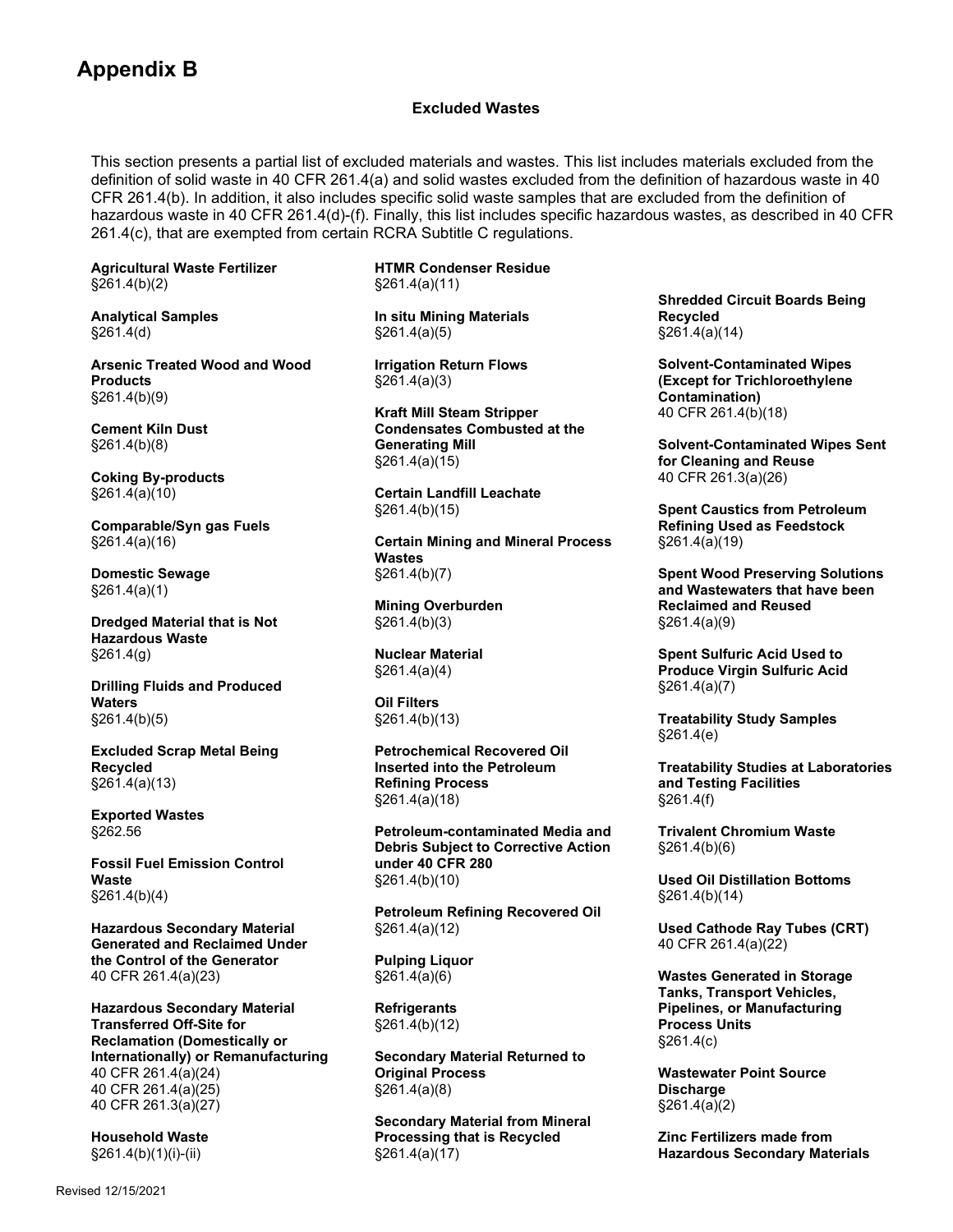**and Hazardous Secondary Materials Used to Make Zinc Fertilizers**  40 CFR 261.3(a)(20)-(21)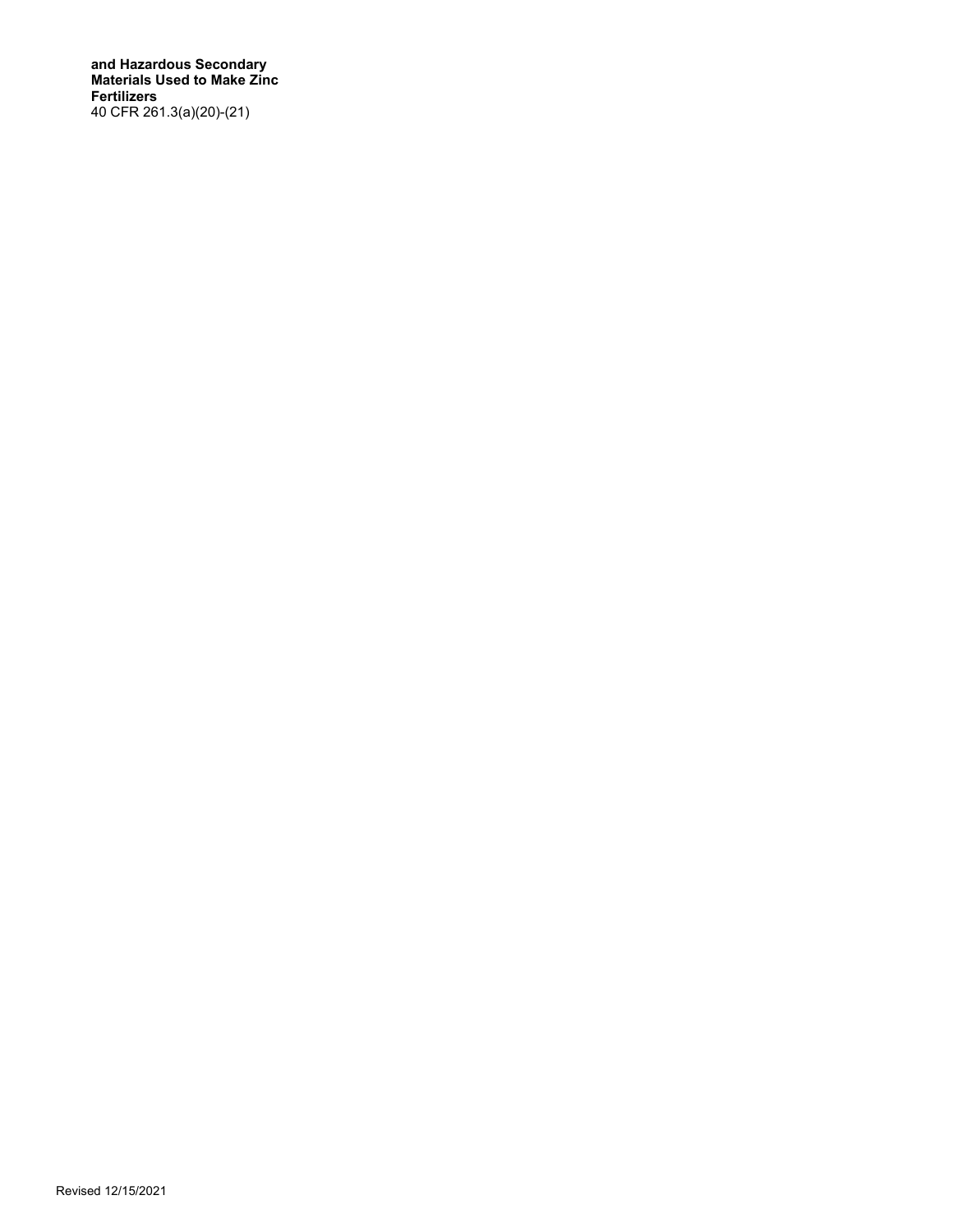## **Appendix C**

#### **Special Instructions**

These instructions explain how to complete the 2021 Hazardous Waste Generator Biennial Report for wastes and sites with unique regulatory or reporting requirements.

| In most cases, do not report asbestos, PCBs, and waste oils.<br>However, you must report them if any of the following<br>conditions exist:                                                                                                                                                                                                                                                                                                                                                            |
|-------------------------------------------------------------------------------------------------------------------------------------------------------------------------------------------------------------------------------------------------------------------------------------------------------------------------------------------------------------------------------------------------------------------------------------------------------------------------------------------------------|
| (1) If your State specifically requires that these wastes be<br>reported;                                                                                                                                                                                                                                                                                                                                                                                                                             |
| (2) If a listed RCRA hazardous waste (i.e., EPA hazardous<br>waste code that begins with "F", "K", "P", or "U") is mixed<br>with asbestos, PCBs, or waste oil, in which case the entire<br>mixture is a hazardous waste; or                                                                                                                                                                                                                                                                           |
| (3) If the waste possesses one or more of the characteristics that<br>result in assigning EPA hazardous waste code beginning<br>with "D". (This does not apply to used oil that is recycled as<br>explained below.)                                                                                                                                                                                                                                                                                   |
| Do not report "used oil that is recycled and is also a hazardous<br>waste solely because it exhibits a hazardous characteristic<br>(criterion 3 above). Used oil that is recycled includes any used<br>oil which is reused, following its original use, for any purpose<br>(including the purpose for which the oil was originally used).<br>Such term includes, but is not limited to, oil which is re-refined,<br>reclaimed, burned for energy recovery, or reprocessed."<br>$(40$ CFR 261.6(a)(4)) |
| Groundwater contaminated by RCRA hazardous waste is not<br>considered a solid waste and is, therefore, not classified as a<br>hazardous waste. However, because hazardous waste is<br>"contained in" the groundwater, it must be treated "as if" it were<br>a RCRA hazardous waste if it is removed for treatment, storage<br>or disposal. <sup>1</sup> When reporting groundwater contaminated by<br>hazardous waste in the 2021 Hazardous waste Report, observe<br>the following conventions:       |
| (1) Enter "0" in Part Two Form, Column F (quantity).<br>Explain in the Comments section that it is groundwater, not a<br>hazardous waste that was generated on-site.                                                                                                                                                                                                                                                                                                                                  |
| (2) Report quantities managed on-site (Part Two Form, Column I,<br>On-site Process Systems 1 and 2); quantities shipped off-site<br>for management (Part Two Form, Column J, K, & L); and quantities<br>received from off-site and managed on-site (Part Three Form, Column D)                                                                                                                                                                                                                        |
|                                                                                                                                                                                                                                                                                                                                                                                                                                                                                                       |

 $^{\rm 1}$  To determine if the contaminated media must be reported at all (generated OR treated): If the contamination is due to a characteristic waste, then it is the generator's responsibility to determine if the contaminated groundwater is a hazardous waste. Once the characteristics are eliminated, the media is no longer considered to "contain" hazardous waste. If a facility has first removed groundwater and is claiming that the groundwater is contaminated with a listed hazardous waste or "contains" listed hazardous waste, EPA Regions or Authorized States should make a site-specific determination of whether the media is a RCRA Waste. Please see: "Management of Remediation Waste Under RCRA," EPA530-F-98-026, October 14, 1998. RCRA Online Document No. 14291. Available online at:

http://yosemite.epa.gov/osw/rcra.nsf/0c994248c239947e85256d090071175f/d9e61a0505db4b6885256817006e32b8!OpenDocument.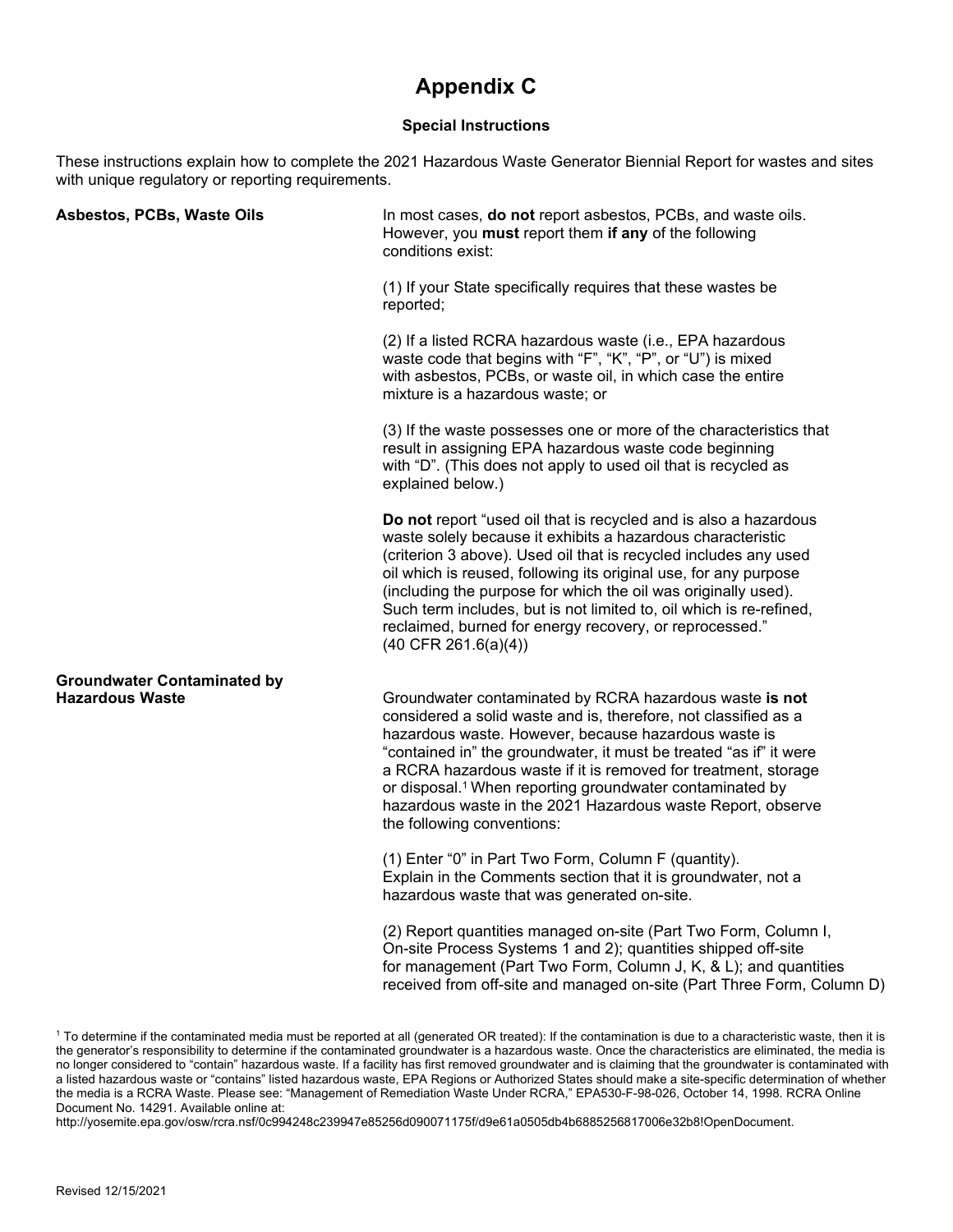**Lab Packs The following rules apply to the reporting of lab pack wastes in** the 2021 Hazardous Waste Report:

> (1) You may aggregate lab pack wastes if they have the same Form Code. However, you must report them as separate wastes under the following conditions:

(a) If they contain **RCRA acute hazardous wastes** (i.e., EPA hazardous waste codes F020, F021, F022, F023, F026, F027, and all "P" waste codes). Report separately from lab packs containing other RCRA hazardous wastes (all other EPA hazardous waste codes).

(b) If they are **managed differently from each other**. For example, report lab packs shipped to landfills separately from those incinerated.

(2) Enter a Form Code indicating lab packs (i.e., W001 or W004) on the Part Two Form, Column E or on the Part Three Form in Column F. These Form Codes are to be used with any lab pack, whether the wastes are gaseous, liquid, solid, or sludge.

(3) It is **not** necessary to report every EPA hazardous waste code included in a batch of lab packs. Record one, or a few predominant, EPA hazardous waste codes in Column C of Part Two Form, or Column B of Part Three Form. If there are many EPA hazardous waste codes associated with the batch of lab packs, enter "LABP" in the first four-character field in Column C of Part Two Form, or Column B of Part Three Form; then enter "NA" in the remaining spaces for the EPA hazardous waste codes.

(4) When reporting quantities for lab packs:

 **Include** the weight of the containers if they are disposed (e.g., landfilled) or treated (e.g., incinerated) with the waste.

 **Exclude** the weight of the containers if the waste is removed from the containers before treatment or disposal.

**RCRA-Radioactive Mixed Wastes** By themselves, source material, special nuclear material, or byproduct materials, as defined by the Atomic Energy Act of 1954 and amended by 42 U.S.C. 2011 et. seq., are not classified as hazardous wastes under RCRA. However, if these materials are mixed with a RCRA hazardous waste, the material is controlled under RCRA regulation, as well as under the Atomic Energy Act (DOE, NRC, and EPA) regulations, and is to be reported in the 2021 Hazardous Waste Report.

**Clean-out A** Subpart K laboratory clean-out conducted in accordance with 40 CFR 262.213(a), is defined as: once per 12 months per laboratory, a laboratory will have 30 days to conduct a clean-out and will not have to count the hazardous waste that consists of unused commercial chemical products (either listed or characteristic) generated during those 30 days towards the eligible academic entity's generator status for the purposes of onsite accumulation. See 40 CFR 262.213(a)(1-4) for other Subpart K laboratory clean-out requirements. The waste generated from this clean-out should be reported on

**Subpart K Laboratory Waste**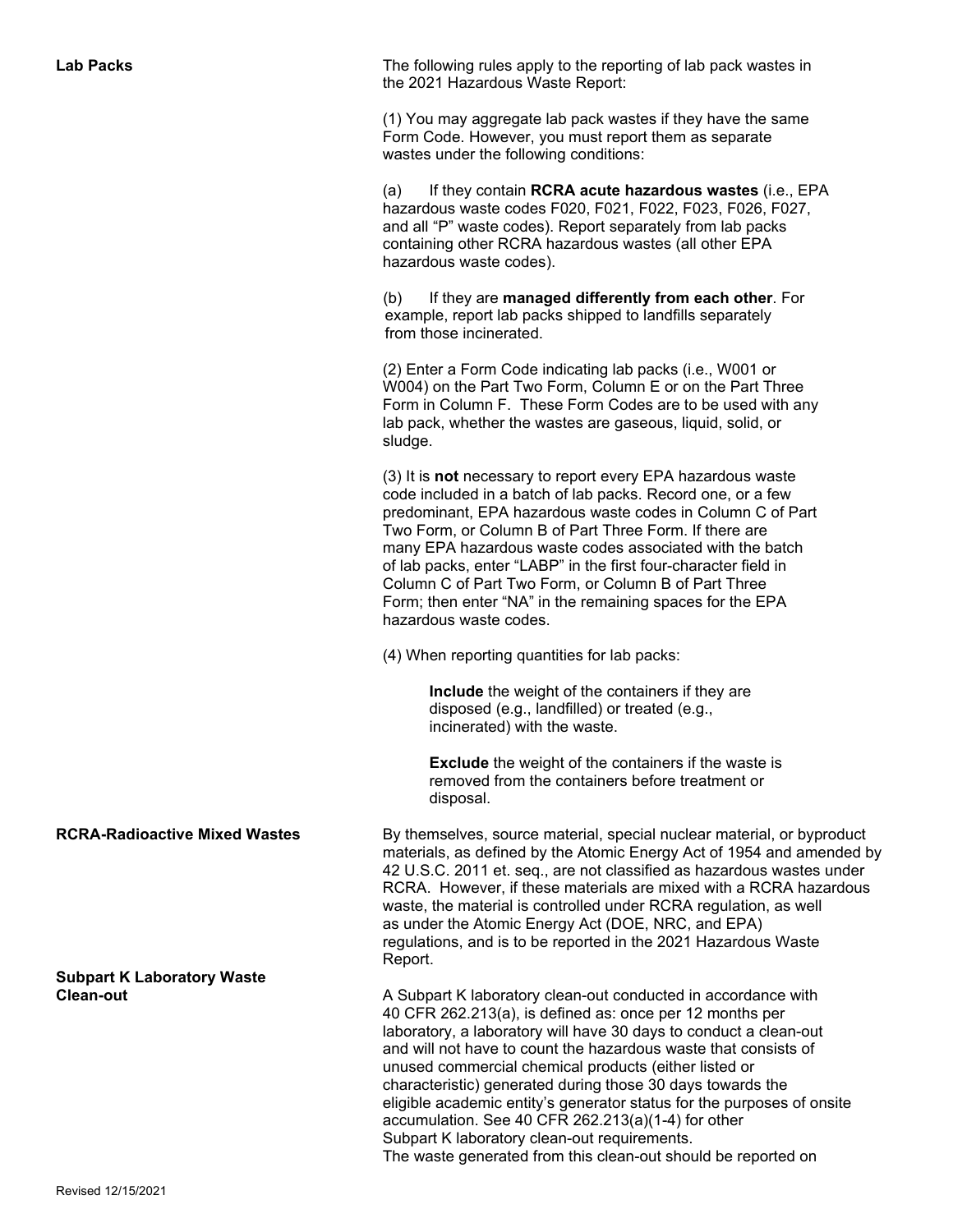the Part Two Form, Column D with a source code of "G17 – Subpart K Laboratory Waste Clean-out" with a generation amount of zero (0) (Column F). The amount shipped off-site or managed on-site will be reported in Columns I, J, K, & L of Part Two Form as appropriate.

Laboratory waste that is generated during routine operations (e.g., spent solvents or spent acids/bases) should be reported separately from Subpart K laboratory clean-out wastes. Routinely generated laboratory waste should be reported with source code(s) other than G17.

**(CESQGs)** Waste management facilities sometimes receive hazardous waste from large numbers of Conditionally Exempt Small Quantity Generators (CESQGs) or other sites that do not have RCRA EPA Identification Numbers. To minimize the response burden for filling out the **Part Three Form** for these wastes, you may aggregate the wastes across generating sites, in accordance with these guidelines:

> (1) All the wastes must have the same EPA hazardous waste Code (Column B), Form Code (Column F), and Management Method Code (Column G).

(2) Wastes received from different States must be reported separately. For the off-site handler EPA Identification Number (Column C), the entry should include the two-letter postal code of the originating State, followed by the letters "CESQG".

For example, wastes received from several CESQGs in the State of Alaska (AK) that share a common EPA hazardous waste code, State Hazardous Waste Code, Form Code, and Management Method Code could be aggregated in a single waste block of the Part Three Form (e.g., Waste 1). In Column C, the off-site handler EPA ID number is entered as "AKCESQG". Note: This method of completing Column C can also be used for CESQG waste that is not aggregated.

**Reporting on Part Two Form** – If your site was the generator of record and was the U.S. Importer for hazardous waste received from a foreign country (other than a foreign Department of Defense site, Maquiladora, U.S. territory or protectorate), complete Part Two Form. Enter the appropriate code in Column D – Source Code from the list of codes G63 through G75 – Hazardous waste received from [name of foreign country]. Include the Import Notification and other foreign generator information in the Comments. Also, mark "Yes" on the Part One Form, United States Importer of Hazardous Waste.

**Report on the Part Three Form** – If your site received hazardous waste directly from a generator in a foreign country (other than a foreign Department of Defense site, Maquiladora, U.S. territory or protectorate), complete a Part Three Form for the waste treated, recovered, or disposed at your site. This waste was not shipped to your site by a U.S. Importer. Report the code "**FC**" followed by the **name of the foreign country** in Column C – Off-site Handler EPA ID number. Include the Import Notification and other foreign generator information in the Comments section.

## **Wastes Received from Conditionally Exempt Small Quantity Generators**

**Wastes Received from Foreign**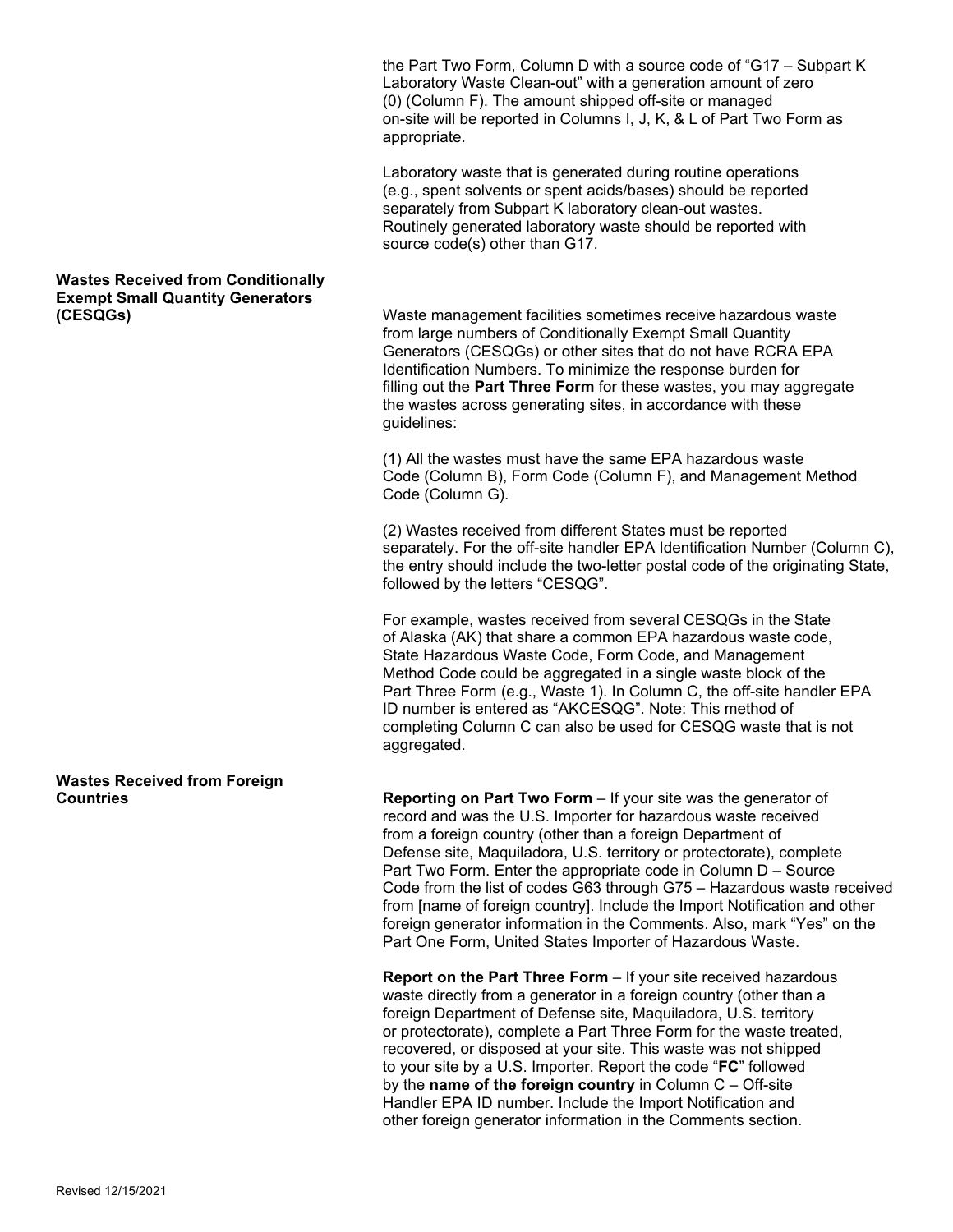# **Appendix D**

### **EPA Hazardous Waste Codes**

A list of all the hazardous waste codes is shown below. See the regulations for details.

| <b>CHARACTERISTICS OF HAZARDOUS WASTE (SEE</b><br>40 CFR 261.24) - DXXX<br><b>HAZARDOUS WASTE FROM NON-SPECIFIC</b><br><b>SOURCES (SEE 40 CFR 261.31) - FXXX</b> | DISCARDED COMMERCIAL CHEMICAL PRODUCTS,<br>OFF-SPECIFICATION SPECIES, CONTAINER<br><b>RESIDUALS, AND SPILL RESIDUES THEREOF -</b><br><b>ACUTE HAZARDOUS WASTE (SEE 40 CFR 261.33) -</b><br><b>PXXX</b> |
|------------------------------------------------------------------------------------------------------------------------------------------------------------------|--------------------------------------------------------------------------------------------------------------------------------------------------------------------------------------------------------|
| <b>HAZARDOUS WASTE FROM SPECIFIC SOURCES</b><br>(SEE 40 CFR 261.32) - <b>KXXX</b>                                                                                | <b>DISCARDED COMMERCIAL CHEMICAL PRODUCTS,</b><br>OFF-SPECIFICATION SPECIES, CONTAINER<br><b>RESIDUES, AND SPILL RESIDUES THEREOF -</b><br>TOXIC WASTES (SEE 40 CFR 261.33) - UXXX                     |

| D001<br>D002 | F001<br>F002 | K001<br>K002 | K046<br>K047 | K117<br>K118 | P001<br>P002 | P049<br>P050 | P104<br>P105 | U001<br>U002 | U047<br>U048 | U093<br>U094 | U140<br>U141 | U185<br>U186 | U239<br>U240 |
|--------------|--------------|--------------|--------------|--------------|--------------|--------------|--------------|--------------|--------------|--------------|--------------|--------------|--------------|
| D003         | F003         | K003         | K048         | K123         | P003         | P051         | P106         | U003         | U049         | U095         | U142         | U187         | U243         |
| D004         | F004         | K004         | K049         | K124         | P004         | P054         | P108         | U004         | U050         | U096         | U143         | U188         | U244         |
| D005         | F005         | K005         | K050         | K125         | P005         | P056         | P109         | U005         | U051         | U097         | U144         | U189         | U246         |
| D006         | F006         | K006         | K051         | K126         | P006         | P057         | P110         | U006         | U052         | U098         | U145         | U190         | U247         |
| D007         | F007         | K007         | K052         | K131         | P007         | P058         | P111         | U007         | U053         | U099         | U146         | U191         | U248         |
| D008         | F008         | K008         | K060         | K132         | P008         | P059         | P112         | U008         | U055         | U101         | U147         | U192         | U249         |
| D009         | F009         | K009         | K061         | K136         | P009         | P060         | P113         | U009         | U056         | U102         | U148         | U193         | U271         |
| D010         | F010         | K010         | K062         | K141         | P010         | P062         | P114         | U010         | U057         | U103         | U149         | U194         | U278         |
| D011         | F011         | K011         | K069         | K142         | P011         | P063         | P115         | U011         | U058         | U105         | U150         | U196         | U279         |
| D012         | F012         | K013         | K071         | K143         | P012         | P064         | P116         | U012         | U059         | U106         | U151         | U197         | U280         |
| D013         | F019         | K014         | K073         | K144         | P013         | P065         | P118         | U014         | U060         | U107         | U152         | U200         | U328         |
| D014         | F020         | K015         | K083         | K145         | P014         | P066         | P119         | U015         | U061         | U108         | U153         | U201         | U353         |
| D015         | F021         | K016         | K084         | K147         | P015         | P067         | P120         | U016         | U062         | U109         | U154         | U202         | U359         |
| D016         | F022         | K017         | K085         | K148         | P016         | P068         | P121         | U017         | U063         | U110         | U155         | U203         | U364         |
| D017         | F023         | K018         | K086         | K149         | P017         | P069         | P122         | U018         | U064         | U111         | U156         | U204         | U367         |
| D018         | F024         | K019         | K087         | K150         | P018         | P070         | P123         | U019         | U066         | U112         | U157         | U205         | U372         |
| D019         | F025         | K020         | K088         | K151         | P020         | P071         | P127         | U020         | U067         | U113         | U158         | U206         | U373         |
| D020         | F026         | K021         | K093         | K156         | P021         | P072         | P128         | U021         | U068         | U114         | U159         | U207         | U387         |
| D021         | F027         | K022         | K094         | K157         | P022         | P073         | P185         | U022         | U069         | U115         | U160         | U208         | U389         |
| D022         | F028         | K023         | K095         | K158         | P023         | P074         | P188         | U023         | U070         | U116         | U161         | U209         | U394         |
| D023         | F032         | K024         | K096         | K159         | P024         | P075         | P189         | U024         | U071         | U117         | U162         | U210         | U395         |
| D024         | F034         | K025         | K097         | K161         | P026         | P076         | P190         | U025         | U072         | U118         | U163         | U211         | U404         |
| D025         | F035         | K026         | K098         | K169         | P027         | P077         | P191         | U026         | U073         | U119         | U164         | U213         | U409         |
| D026         | F037         | K027         | K099         | K170         | P028         | P078         | P192         | U027         | U074         | U120         | U165         | U214         | U410         |
| D027         | F038         | K028         | K100         | K171         | P029         | P081         | P194         | U028         | U075         | U121         | U166         | U215         | U411         |
| D028         | F039         | K029         | K100         | K172         | P030         | P082         | P196         | U029         | U076         | U122         | U167         | U216         |              |
| D029         |              | K030         | K101         | K174         | P031         | P084         | P197         | U030         | <b>U077</b>  | U123         | U168         | U217         |              |
| D030         |              | K031         | K102         | K175         | P033         | P085         | P198         | U031         | U078         | U124         | U169         | U218         |              |
| D031         |              | K032         | K103         | K176         | P034         | P087         | P199         | U032         | U079         | U125         | U170         | U219         |              |
| D032         |              | K033         | K104         | K177         | P036         | P088         | P201         | U033         | U080         | U126         | U171         | U220         |              |
| D033         |              | K034         | K105         | K178         | P037         | P089         | P202         | U034         | U081         | U127         | U172         | U221         |              |
| D034         |              | K035         | K106         | K181         | P038         | P092         | P203         | U035         | U082         | U128         | U173         | U222         |              |
| D035         |              | K036         | K107         |              | P039         | P093         | P204         | U036         | U083         | U129         | U174         | U223         |              |
| D036         |              | K037         | K108         |              | P040         | P094         | P205         | U037         | U084         | U130         | U176         | U225         |              |
| D037         |              | K038         | K109         |              | P041         | P095         |              | U038         | U085         | U131         | U177         | U226         |              |
| D038         |              | K039         | K110         |              | P042         | P096         |              | U039         | U086         | U132         | U178         | U227         |              |
| D039         |              | K040         | K111         |              | P043         | P097         |              | U041         | U087         | U133         | U179         | U228         |              |
| D040         |              | K041         | K112         | <b>LABP</b>  | P044         | P098         |              | U042         | U088         | U134         | U180         | U234         |              |
| D041         |              | K042         | K113         |              | P045         | P099         |              | U043         | U089         | U135         | U181         | U235         |              |
| D042         |              | K043         | K114         |              | P046         | P101         |              | U044         | U090         | U136         | U182         | U236         |              |
| D043         |              | K044         | K115         |              | P047         | P102         |              | U045         | U091         | U137         | U183         | U237         |              |
|              |              | K045         | K116         |              | P048         | P103         |              | U046         | U092         | U138         | U184         | U238         |              |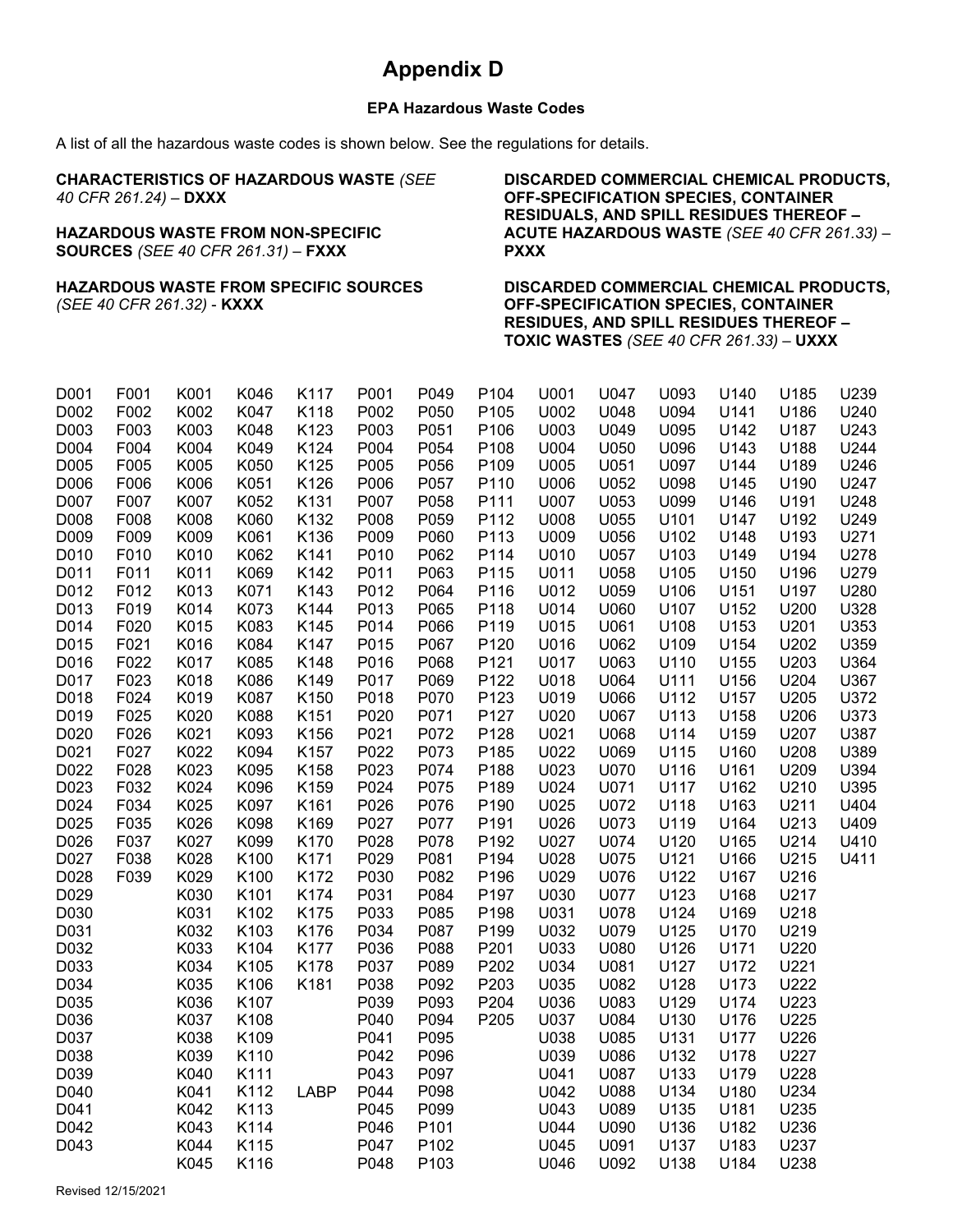# **Appendix E**

### **Source Codes**

Source codes describe the type of process or activity (i.e., source) from which a hazardous waste was generated. Review the groups and pick the appropriate code.

| Wastes from Ongoing Production and Service Processes (waste from general day to day manufacturing, |                                                                                                                                             |  |
|----------------------------------------------------------------------------------------------------|---------------------------------------------------------------------------------------------------------------------------------------------|--|
|                                                                                                    | production, or maintenance activities)                                                                                                      |  |
| Code                                                                                               | <b>Source Code Description</b>                                                                                                              |  |
| G01                                                                                                | Dip, flush or spray rinsing (using solvents to clean or prepare parts or assemblies for further<br>processing - i.e., painting or assembly) |  |
| G02                                                                                                | Stripping and acid or caustic cleaning (using caustics to remove coatings or layers from parts or<br>assemblies)                            |  |
| G03                                                                                                | Plating and phosphating (electro- or non-electroplating or phosphating)                                                                     |  |
| G04                                                                                                | Etching (using caustics or other methods to remove layers or partial layers)                                                                |  |
| G05                                                                                                | Metal forming and treatment (pickling, heat treating, punching, bending, annealing, grinding,<br>hardening, etc.)                           |  |
| G06                                                                                                | Painting and coating (manufacturing, building, or maintenance)                                                                              |  |
| G07                                                                                                | Product and by-product processing (direct flow of wastes from chemical manufacturing or<br>processing, etc.)                                |  |
| G08                                                                                                | Removal of spent process liquids or catalysts (bulk removal of wastes from chemical<br>manufacturing or processing, etc.)                   |  |
| G09                                                                                                | Other production or service-related processes from which the waste is a direct outflow or result<br>(specify in comments)                   |  |

| <b>Wastes From Other Intermittent Events or Processes</b> |                                                                                                                                                 |  |  |
|-----------------------------------------------------------|-------------------------------------------------------------------------------------------------------------------------------------------------|--|--|
| Code                                                      | <b>Source Code Description</b>                                                                                                                  |  |  |
| G11                                                       | Discarding off-specification, out-of-date, and/or unused chemicals or products                                                                  |  |  |
| G12                                                       | Lagoon or sediment dragout and leachate collection (large scale operations in open pits, ponds,<br>or lagoons)                                  |  |  |
| G13                                                       | Cleaning out process equipment (periodic sludge or residual removal from enclosed processes<br>including internal scrubbing or cleaning)        |  |  |
| G14                                                       | Removal of tank sludge, sediments, or slag (periodic sludge or residual removal from storage<br>tanks including internal scrubbing or cleaning) |  |  |
| G15                                                       | Process equipment change-out or discontinuation of equipment use (final materials and<br>residuals removal including cleaning)                  |  |  |
| G16                                                       | Oil changes and filter or battery replacement (automotive, machinery, etc.)                                                                     |  |  |
| G17                                                       | Subpart K laboratory waste clean-out (facility must have opted into the Subpart K rule to use<br>this source code)                              |  |  |
| G19                                                       | Other one-time or intermittent processes (specify in comments)                                                                                  |  |  |

| <b>Residuals From Pollution Control and Waste Management Process</b> |                                                                                                                                |  |
|----------------------------------------------------------------------|--------------------------------------------------------------------------------------------------------------------------------|--|
| Code                                                                 | <b>Source Code Description</b>                                                                                                 |  |
| G21                                                                  | Air pollution control devices (e.g., baghouse dust ash, etc. from stack scrubbers or precipitators; vapor<br>collection, etc.) |  |
| G22                                                                  | Laboratory analytical wastes (e.g., used chemicals from laboratory operations)                                                 |  |
| G <sub>23</sub>                                                      | Wastewater treatment (sludge, filter cake, etc., including wastes from treatment before                                        |  |
|                                                                      | discharge by NPDES or POTW or by UIC disposal)                                                                                 |  |
| G24                                                                  | Solvent or product distillation (sludge, waste solvent)                                                                        |  |
| G <sub>25</sub>                                                      | Treatment, disposal, or recycling of hazardous waste - indicate in Column K (Part Two) or Column G                             |  |
|                                                                      | the Management Method Code (enter the related H code) that produced the residuals                                              |  |
| G26                                                                  | Leachate collection (from landfill operations or other land units)                                                             |  |
| G27                                                                  | Treatment or recovery of universal waste                                                                                       |  |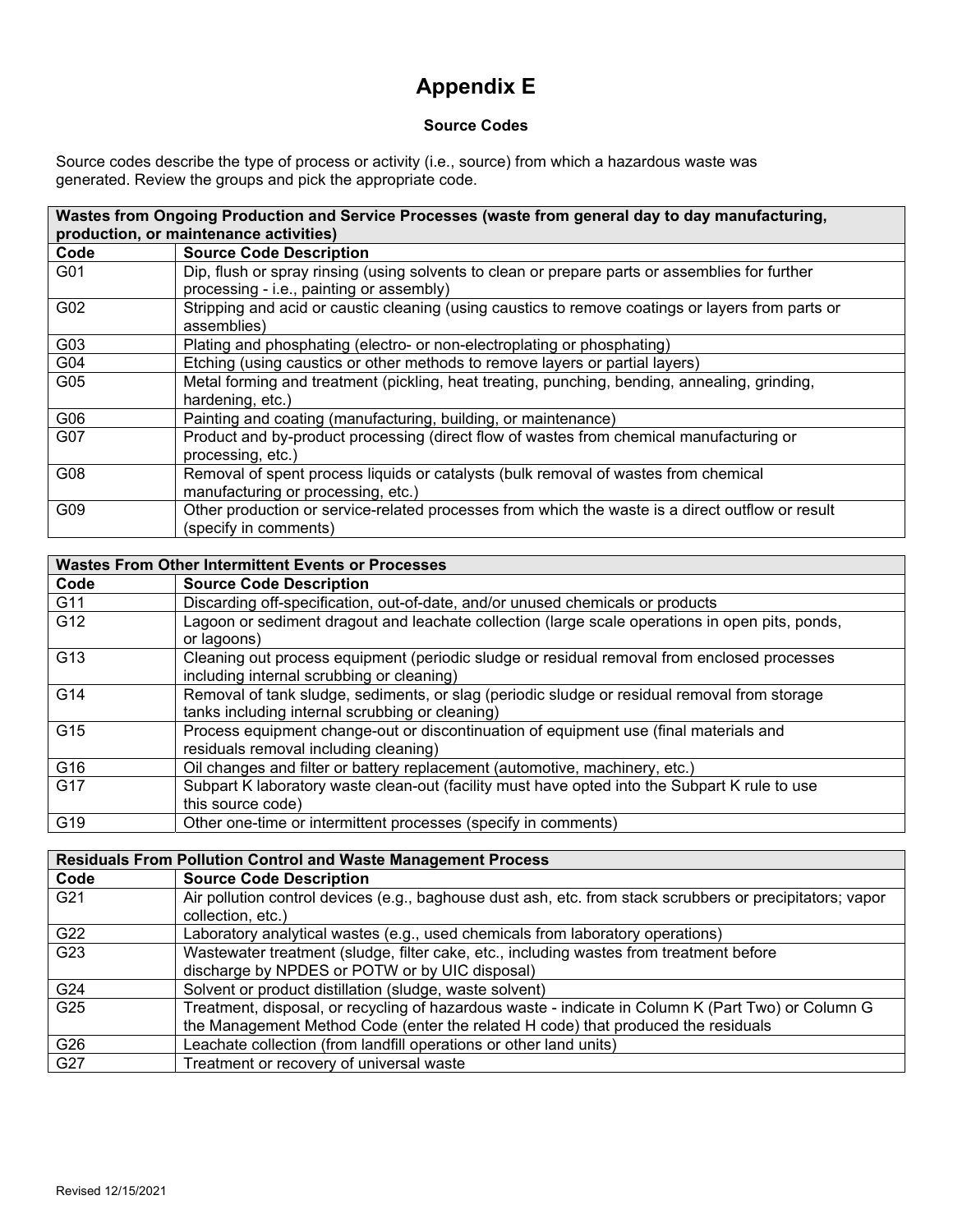| <b>Wastes From Spills and Accidental Releases</b> |                                                                                 |  |  |
|---------------------------------------------------|---------------------------------------------------------------------------------|--|--|
| Code                                              | <b>Source Code Description</b>                                                  |  |  |
| G31                                               | Accidental contamination of products, materials, or containers (other than G11) |  |  |
| G32                                               | Cleanup of spill residues (infrequent, not routine)                             |  |  |
| $\overline{G33}$                                  | Leak collection and floor sweeping (ongoing, routine)                           |  |  |
| G39                                               | Other cleanup of current contamination (specify in comments)                    |  |  |

| <b>Wastes From Remediation of Past Contamination</b> |                                                               |  |
|------------------------------------------------------|---------------------------------------------------------------|--|
| Code                                                 | <b>Source Code Description</b>                                |  |
| G41                                                  | Closure of hazardous waste management unit under RCRA         |  |
| G42                                                  | Corrective action at a solid waste management unit under RCRA |  |
| G43                                                  | Remedial action or emergency response under Superfund         |  |
| G44                                                  | Cleanup under State or voluntary program                      |  |
| G45                                                  | Cleanup of underground storage tank                           |  |
| G49                                                  | Other remediation (specify in comments)                       |  |

|           | <b>Waste Not Physically Generated On-Site</b>                                                     |
|-----------|---------------------------------------------------------------------------------------------------|
| Code      | <b>Source Code Description</b>                                                                    |
| G61       | Hazardous waste received from off-site for storage/bulking and transfer off-site for treatment or |
|           | disposal                                                                                          |
| For codes | Hazardous waste received from a foreign country (other than a foreign Department of Defense       |
| G63-      | site, Maquiladora, U.S. territory or protectorate). This site was the generator of record and is  |
| G75       | the U.S. Importer.                                                                                |
|           | Enter the appropriate code from the list below -                                                  |
| G63       | Hazardous waste received from Antarctica                                                          |
| G64       | Hazardous waste received from Aruba                                                               |
| G65       | Hazardous waste received from Bahamas                                                             |
| G66       | Hazardous waste received from Belgium                                                             |
| G67       | Hazardous waste received from Brazil                                                              |
| G68       | Hazardous waste received from Canada                                                              |
| G69       | Hazardous waste received from Holland                                                             |
| G70       | Hazardous waste received from Malaysia                                                            |
| G71       | Hazardous waste received from Mexico                                                              |
| G72       | Hazardous waste received from New Zealand                                                         |
| G73       | Hazardous waste received from Taiwan                                                              |
| G74       | Hazardous waste received from Venezuela                                                           |
| G75       | Hazardous waste received from other foreign country - see Comments for country name               |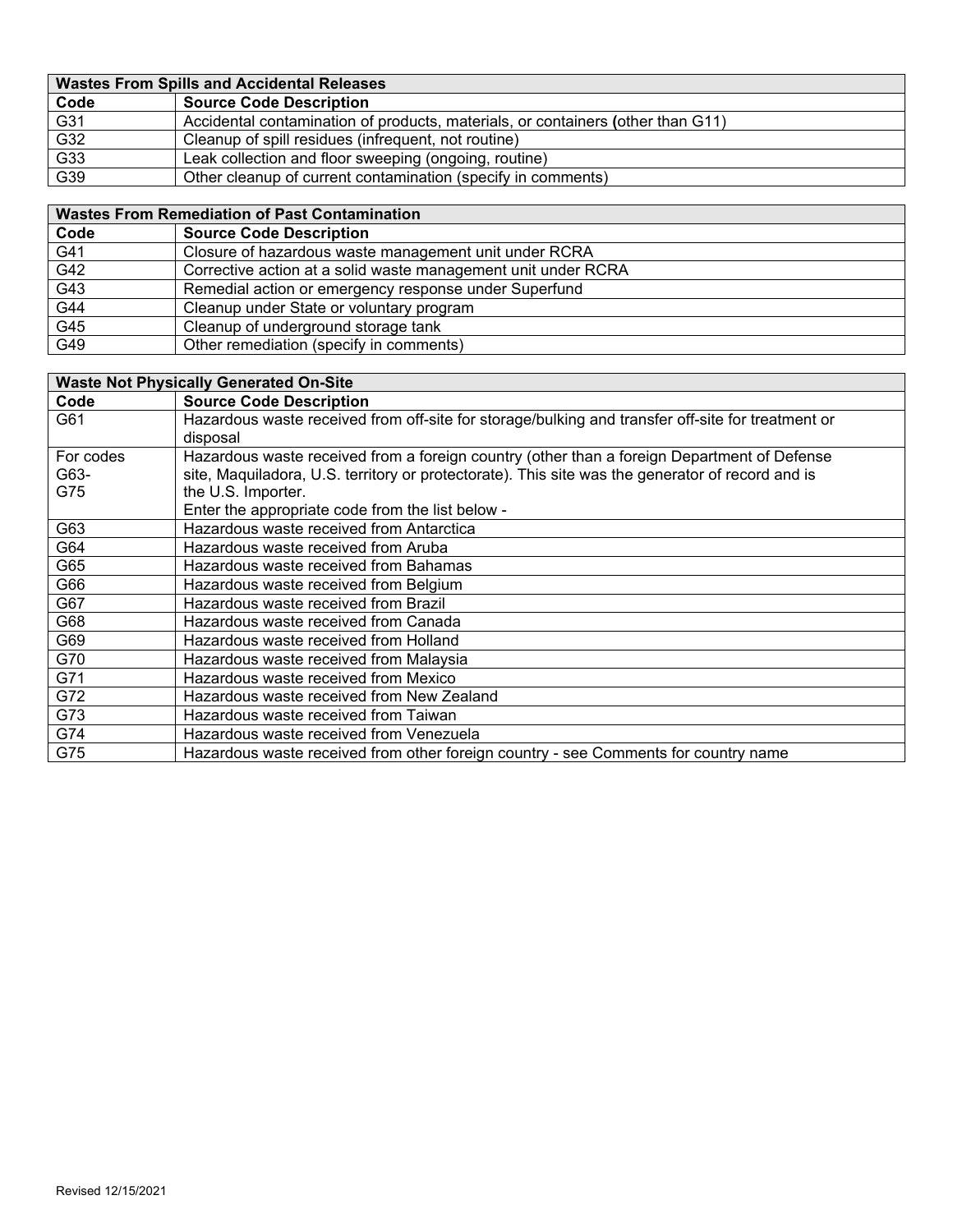# **Appendix F**

### **Form Codes**

Form Codes describe the general physical and chemical characteristics of a hazardous waste. Review the groups and pick the appropriate code.

|      | Mixed Media/Debris/Devices - Waste that is a mixture of organic and inorganic wastes, liquid and |  |  |  |  |
|------|--------------------------------------------------------------------------------------------------|--|--|--|--|
|      | solid wastes, or devices that are not easily categorized                                         |  |  |  |  |
| Code | <b>Form Code Description</b>                                                                     |  |  |  |  |
| W001 | Lab packs from any source not containing acute hazardous waste                                   |  |  |  |  |
| W002 | Contaminated debris (see definition at 40 CFR 268.2(g) and requirements at 40 CFR 268.45):       |  |  |  |  |
|      | for example, certain paper, clothing, rags, wood, empty fiber or plastic containers, glass,      |  |  |  |  |
|      | piping, or other solids                                                                          |  |  |  |  |
| W004 | Lab packs from any source containing acute hazardous waste                                       |  |  |  |  |
| W005 | Waste pharmaceuticals                                                                            |  |  |  |  |
| W301 | Contaminated soil (usually from spill cleanup, demolition, or remediation); see also W512        |  |  |  |  |
| W309 | Batteries, battery parts, cores, casings (lead-acid or other types)                              |  |  |  |  |
| W310 | Filters, solid adsorbents, ion exchange resins and spent carbon (usually from production,        |  |  |  |  |
|      | intermittent processes, or remediation)                                                          |  |  |  |  |
| W320 | Electrical devices (lamps, fluorescent lamps, or thermostats usually containing mercury;         |  |  |  |  |
|      | CRTs containing lead; etc.)                                                                      |  |  |  |  |
| W512 | Sediment or lagoon dragout, drilling or other muds (wet or muddy soils); see also W301           |  |  |  |  |
| W801 | Compressed gases of any type                                                                     |  |  |  |  |

| <b>Inorganic Liquids</b> - Waste that is primarily inorganic and highly fluid (e.g., aqueous), with low |                                                                                             |
|---------------------------------------------------------------------------------------------------------|---------------------------------------------------------------------------------------------|
| suspended inorganic solids and low organic content                                                      |                                                                                             |
| Code                                                                                                    | <b>Form Code Description</b>                                                                |
| W <sub>101</sub>                                                                                        | Very dilute aqueous waste containing more than 99% water (land disposal restriction defined |
|                                                                                                         | wastewater that is not exempt under NPDES or POTW discharge)                                |
| W103                                                                                                    | Spent concentrated acid (5% or more)                                                        |
| W105                                                                                                    | Acidic aqueous wastes less than 5% acid (diluted but pH <2)                                 |
| W107                                                                                                    | Aqueous waste containing cyanides (generally caustic)                                       |
| W110                                                                                                    | Caustic aqueous waste without cyanides (pH >12.5)                                           |
| W113                                                                                                    | Other aqueous waste or wastewaters (fluid but not sludge)                                   |
| W117                                                                                                    | Waste liquid mercury (metallic)                                                             |
| W119                                                                                                    | Other inorganic liquid (specify in comments)                                                |

**Organic Liquids** - Waste that is primarily organic and is highly fluid, with low inorganic solids

| content and low-to-moderate water content |                                                                                |
|-------------------------------------------|--------------------------------------------------------------------------------|
| Code                                      | <b>Form Code Description</b>                                                   |
| W200                                      | Still bottoms in liquid form (fluid but not sludge)                            |
| W202                                      | Concentrated halogenated (e.g., chlorinated) solvent                           |
| W <sub>203</sub>                          | Concentrated non-halogenated (e.g., non-chlorinated) solvent                   |
| W204                                      | Concentrated halogenated/non-halogenated solvent mixture                       |
| W205                                      | Oil-water emulsion or mixture (fluid but not sludge)                           |
| W206                                      | Waste oil managed as hazardous waste                                           |
| W <sub>209</sub>                          | Paint, ink, lacquer, or varnish (fluid – not dried out or sludge)              |
| W <sub>210</sub>                          | Reactive or polymerizable organic liquids and adhesives (fluid but not sludge) |
| W211                                      | Paint thinner or petroleum distillates                                         |
| W219                                      | Other organic liquid (specify in comments)                                     |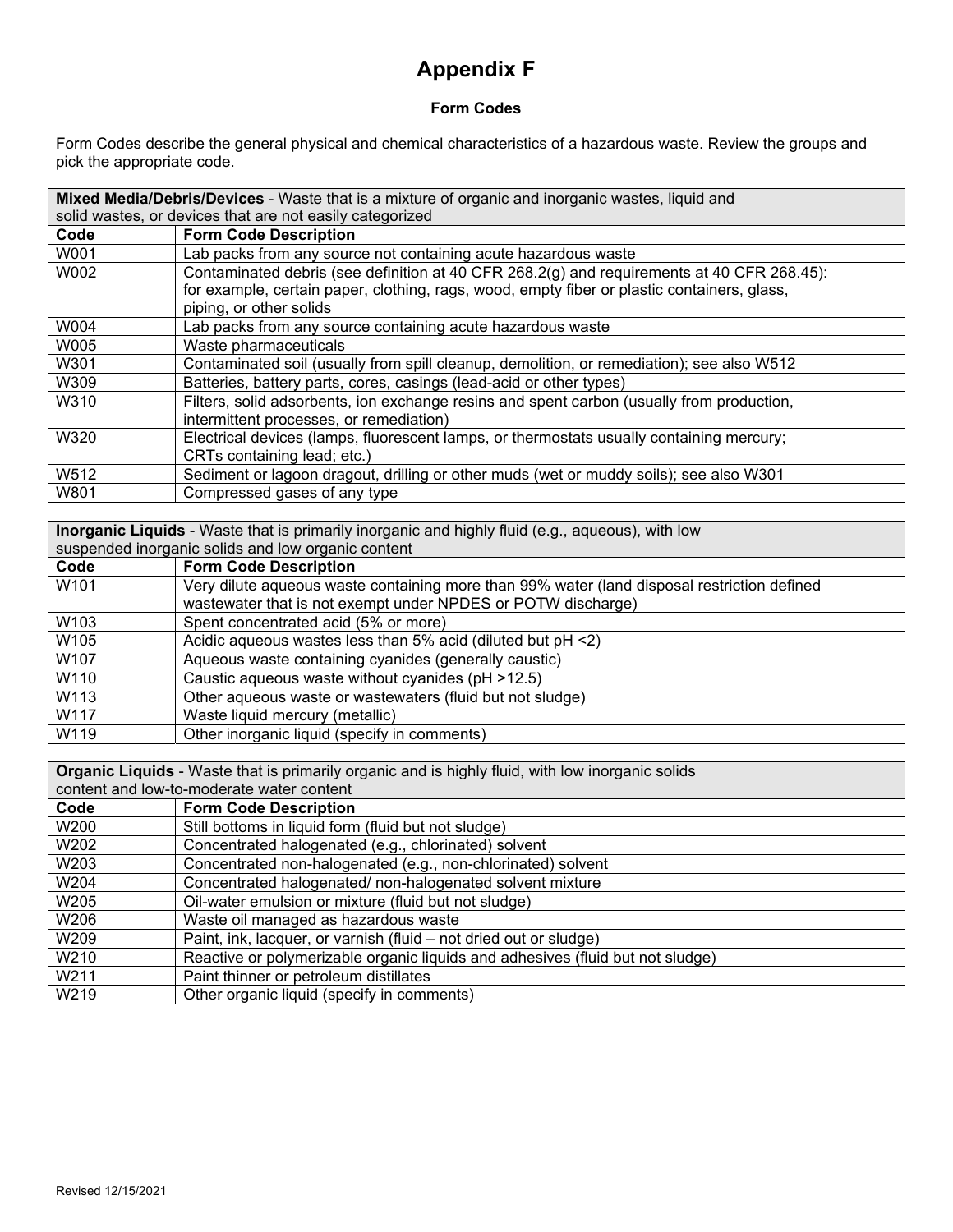**Inorganic Solids -** Waste that is primarily inorganic and solid, with low organic content and low-to-moderate water content; not pumpable

| water content, not painpable |                                                              |
|------------------------------|--------------------------------------------------------------|
| Code                         | <b>Form Code Description</b>                                 |
| W303                         | Ash (from any type of burning of hazardous waste)            |
| W304                         | Slags, drosses, and other solid thermal residues             |
| W307                         | Metal scale, filings and scrap (including metal drums)       |
| W312                         | Cyanide or metal cyanide bearing solids, salts, or chemicals |
| W316                         | Metal salts or chemicals not containing cyanides             |
| W319                         | Other inorganic solids (specify in comments)                 |

**Organic Solids -** Waste that is primarily organic and solid, with low-to-moderate inorganic content and water content; not pumpable

| water content, not pumpable |                                                                          |
|-----------------------------|--------------------------------------------------------------------------|
| Code                        | <b>Form Code Description</b>                                             |
| W401                        | Pesticide solids (used or discarded – not contaminated soils - see W301) |
| W403                        | Solid resins, plastics, or polymerized organics                          |
| W405                        | Explosives or reactive organic solids                                    |
| W406                        | Dried paint (paint chips, filters, air filters, other)                   |
| W409                        | Other organic solids (specify in comments)                               |

**Inorganic Sludges -** Waste that is primarily inorganic, with moderate-to-high water content and low <u>oric content; mostly pumpable</u>

| <u>organic content, mostry pumpable</u> |                                                                                              |
|-----------------------------------------|----------------------------------------------------------------------------------------------|
| Code                                    | <b>Form Code Description</b>                                                                 |
| W501                                    | Lime and/or metal hydroxide sludges and solids with no cyanides (not contaminated muds – see |
|                                         | W512)                                                                                        |
| W503                                    | Gypsum sludges from wastewater treatment or air pollution control                            |
| W504                                    | Other sludges from wastewater treatment or air pollution control                             |
| W505                                    | Metal bearing sludges (including plating sludge) not containing cyanides                     |
| W506                                    | Cyanide-bearing sludges (not contaminated soils - see W512)                                  |
| W519                                    | Other inorganic sludges (not contaminated muds – see W512; specify in comments)              |

**Organic Sludges -** Waste that is primarily organic with low-to-moderate inorganic solids content and water content; pumpable

| <i>NGC</i> , content, painpapic |                                                                                       |
|---------------------------------|---------------------------------------------------------------------------------------|
| Code                            | <b>Form Code Description</b>                                                          |
| W603                            | Oily sludge (not contaminated muds – see W512)                                        |
| W604                            | Paint or ink sludges, still bottoms in sludge form (not contaminated muds – see W512) |
| W606                            | Resins, tars, polymer or tarry sludge (not contaminated muds – see W512)              |
| W609                            | Other organic sludge (specify in comments)                                            |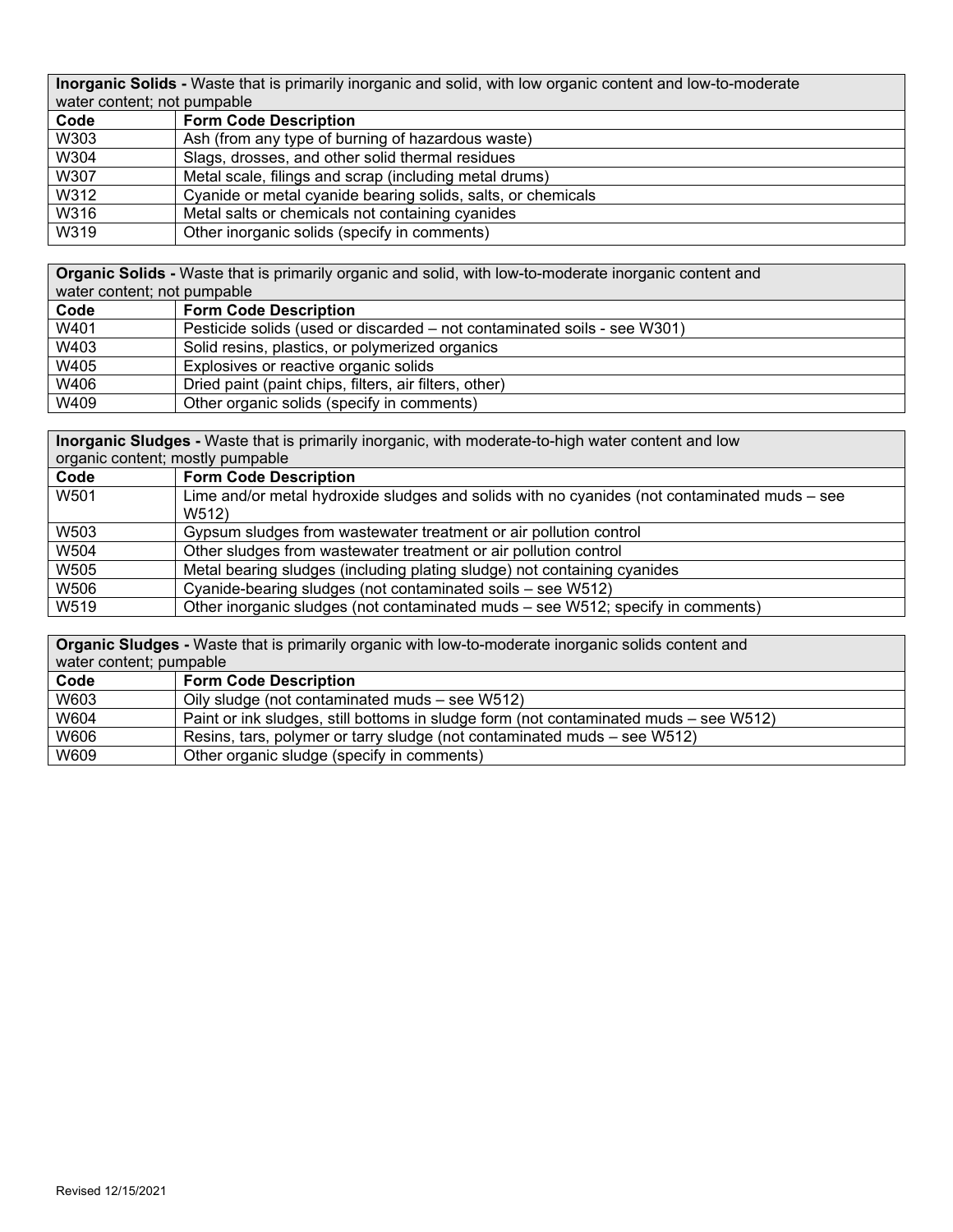# **Appendix G**

#### **Management Method Codes**

Management Method Codes describe the type of hazardous waste management system used to treat, recover, or dispose a hazardous waste. Select the final substantive method used. Review the groups and pick the appropriate code.

## **MANAGEMENT METHOD CODES**

|                   | Reclamation and Recovery                                                                                                                                                                                      |  |
|-------------------|---------------------------------------------------------------------------------------------------------------------------------------------------------------------------------------------------------------|--|
| Code              | <b>Management Method Code Description</b>                                                                                                                                                                     |  |
| H010              | Metals recovery including retorting, smelting, chemical, etc.                                                                                                                                                 |  |
| H011              | Mercury recovery (include mercury retorting, bulb/lamp crushing and mercury vapor recovery,<br>thermostat recovery, mercury from medical equipment recovery, mercury car switch recovery, etc.)               |  |
| H015              | Deployment/deactivation of airbag waste followed by metals recovery                                                                                                                                           |  |
| H <sub>020</sub>  | Solvents recovery (distillation, extraction, etc.)                                                                                                                                                            |  |
| H <sub>0</sub> 39 | Other recovery or reclamation for reuse including acid regeneration, organics recovery, etc.<br>(specify in comments)                                                                                         |  |
| H050              | Energy recovery at this site - used as fuel (includes on-site fuel blending before energy recovery,<br>report only this code)                                                                                 |  |
| H061              | Fuel blending prior to energy recovery at another site (waste generated on-site or received from off-<br>site)                                                                                                |  |
|                   | Destruction or Treatment Prior to Disposal at Another Site                                                                                                                                                    |  |
| Code              | <b>Management Method Code Description</b>                                                                                                                                                                     |  |
| H040              | Incineration - thermal destruction other than use as a fuel (includes any preparation prior to<br>burning)                                                                                                    |  |
| H041              | Open burning/open detonation (should be permitted under Subpart X with process code X01)                                                                                                                      |  |
| H070              | Chemical treatment (reduction/destruction/oxidation/precipitation); do not include immediate<br>treatment in an exempt wastewater treatment unit with discharge to a NPDES-POTW (unless<br>required by State) |  |
| H081              | Biological treatment: do not include immediate treatment in an exempted wastewater treatment<br>unit with discharge to a NPDES-POTW (unless required by State)                                                |  |
| H090              | Polymerization (LDR standard as treatment method)                                                                                                                                                             |  |
| H100              | Physical treatment only (adsorption/absorption/separation/stripping/dewatering); do not                                                                                                                       |  |
|                   | include immediate treatment in an exempted wastewater treatment unit with discharge to a                                                                                                                      |  |
|                   | NPDES-POTW (unless required by State)                                                                                                                                                                         |  |
| H <sub>110</sub>  | Stabilization prior to land disposal at another site (encapsulation/stabilization/fixation)                                                                                                                   |  |
| H <sub>120</sub>  | Combination of chemical, biological, and/or physical treatment; do not include immediate                                                                                                                      |  |
|                   | treatment in an exempted wastewater treatment unit with discharge to a NPDES-POTW (unless<br>required by State)                                                                                               |  |
| H <sub>121</sub>  | Neutralization only (no other treatment)                                                                                                                                                                      |  |
| H <sub>122</sub>  | Evaporation (as the major component of treatment; not reportable as H070, H081, H100, or H120)                                                                                                                |  |
| H <sub>129</sub>  | Other treatment that does not include onsite disposal (specify in comments)                                                                                                                                   |  |
| Disposal          |                                                                                                                                                                                                               |  |
| Code              | <b>Management Method Code Description</b>                                                                                                                                                                     |  |
| H130              | Surface impoundment that will be closed as a landfill (with prior treatment and/or stabilization                                                                                                              |  |
|                   | meeting LOR treatment standard)                                                                                                                                                                               |  |
| H <sub>131</sub>  | Land treatment or application (with any prior treatment and/or stabilization)                                                                                                                                 |  |
| H <sub>132</sub>  | Landfill (with prior treatment and/or stabilization)                                                                                                                                                          |  |
| H <sub>134</sub>  | Deep well or underground injection (with or without treatment; this waste was counted as<br>hazardous                                                                                                         |  |
| H135              | Discharge to sewer/POTW or NPDES with prior management (e.g., storage or transported prior to<br>discharge to POTW or by NPDES)                                                                               |  |